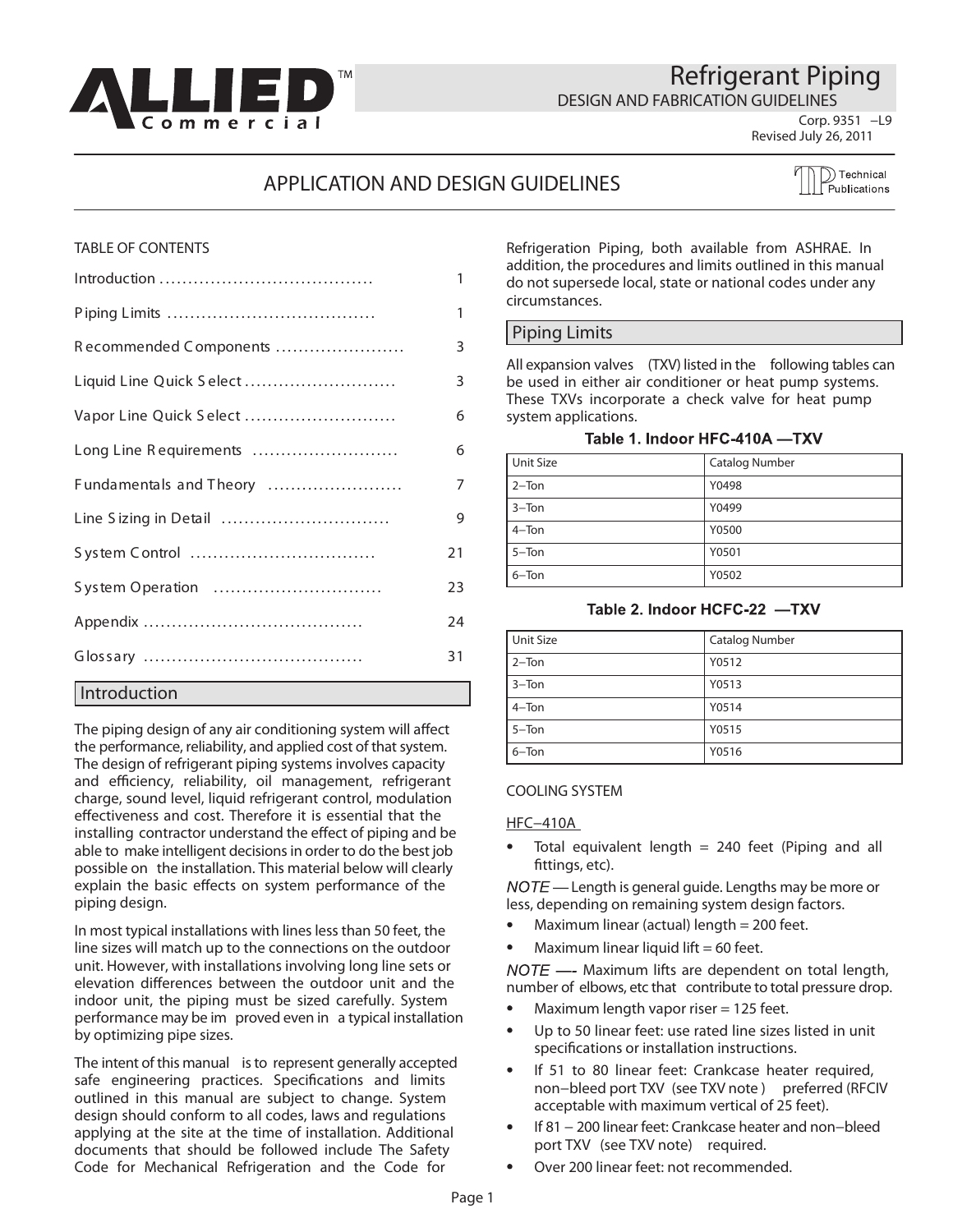## TXV NOTE:

- a) Indoor Factory Installed non−bleed, non−adjustable TXV can be used on the system if it can maintain superheat lower than 25°F at outdoor unit service valve. Superheat is critical to compressor operating conditions.
- b) If indoor unit does not have a factory installed TXV, or factory installed TXV needs replacing due to system match, up or the factory TXV is not capable of maintaining low enough superheats, use table [1](#page-0-0) for ordering the correct TXV for specific size indoor unit. All of these are indoor non−bleed adjustable thermostat expansion valves. Superheat adjustment procedures can be found in the TXV kit instruction.
	- - If not factory provided, high and low pressure switches are recommended
	- If not factory provided, a liquid line filter drier is required
	- - For HFC−410A recommend adding oil to system based on the amount of refrigerant charge in the system. No need to add oil in systems with 20 pounds of refrigerant or less. For systems over 20 pounds − add one ounce of every five pounds of refrigerant.

## HCFC−22

Total equivalent length = 240 feet (Piping and all fittings, etc).

 $\mathsf{NOTE} \models \mathsf{Length}$  is general guide. Lengths may be more or less, depending on remaining system design factors.

- -Maximum linear (actual) length = 200 feet.
- -Maximum linear liquid lift = 50 feet.

NOTE — Maximum lifts are dependent on total length, number of elbows, etc that contribute to total pressure drop.

- ์<br>-Maximum length vapor riser = 125 feet.
- - Up to 50 linear feet: use rated line sizes listed in unit specifications or installation instructions.
- - If 51 to 80 linear feet: Crankcase heater required, non−bleed port TXV (see TXV note) preferred (RFCIV acceptable with maximum vertical of 25 feet).
- - If 81 − 200 linear feet: Crankcase heater and non−bleed port TXV (see TXV note below) required.
- -Over 200 linear feet: not recommended.

## TXV NOTE:

- a) Indoor Factory Installed non−bleed, non−adjustable TXV can be used on the system if it can maintain superheat lower than 25°F at outdoor unit service valve. (Superheat is critical to compressor operating conditions)
- b) If indoor unit does not have a factory installed TXV, or factory installed TXV needs replacing due to system match, up or the factory TXV is not capable of maintaining low enough superheats, use table [2](#page-0-0) for ordering the correct TXV for specific size indoor unit. All of these are indoor non−bleed adjustable thermostat expansion valves. Superheat adjustment procedures can be found in the TXV kit instructions.<br>And for fectory provided, high and low procesure
	- If not factory provided, high and low pressure switches are recommended
	- -If not factory provided, a liquid line filter drier is required
	- $\bullet$  For HFC−22 systems with suction lines over 50 feet with lines that are 7/8" or smaller, add three ounces of oil every 10 feet of line over 50 feet. For systems with 1−1/8" and larger suction lines, add four ounces of oil every 10 feet of line over 50 feet.

## HEAT PUMP SYSTEM

#### HFC−410A

- Total equivalent length = 240 feet (Piping and all fittings, etc)

 $\mathsf{NOTE}$  — Length is general guide. Lengths may be more or less, depending on remaining system design factors.

- $\bullet$ Maximum linear (actual) length = 200 feet.
- $\bullet$ Maximum linear liquid lift = 60 feet.

 $NOTE$  — Maximum lifts are dependent on total length, number of elbows, etc that contribute to total pressure drop plus when the outdoor unit is above the indoor unit.<br>A. Lillavimum langth vance rises = 60 feet.

- Maximum length vapor riser = 60 feet.
- $\bullet$  Up to 50 linear feet: use rated line sizes listed in unit specifications or installation instructions.
- - If 51 to 200 linear feet: Crankcase heater required, non−bleed port TXV (see TXV note) required.
- - If 81 − 200 linear feet: Crankcase heater and non−bleed port TXV (see TXV note below) required.
- -Over 200 linear feet: not recommended.

#### TXV NOTE:

a) Indoor Factory Installed non−bleed, non−adjustable TXV can be used on the system if it can maintain superheat lower than 25°F at outdoor unit service valve. Superheat is critical to compressor operating conditions.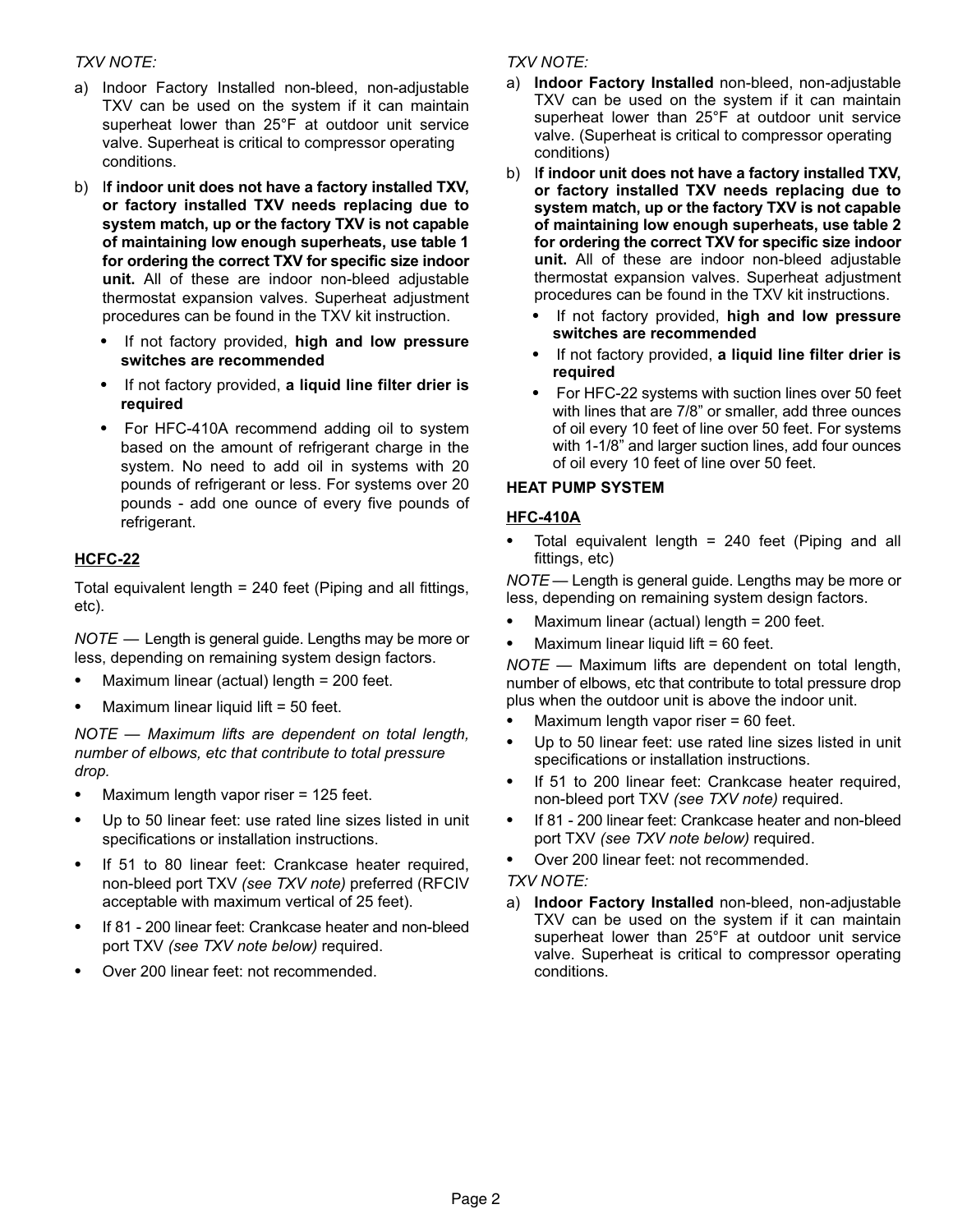- <span id="page-2-0"></span>b) If indoor unit does not have a factory installed TXV, or factory installed TXV needs replacing due to system match, up or the factory TXV is not capable of maintaining low enough superheats, use table [1](#page-0-0) for ordering the correct TXV for specific size indoor unit. All of these are indoor non−bleed adjustable thermostat check expansion valves. Superheat adjustment procedures can be found in the TXV kit instructions.
	- - If not factory provided, high and low pressure switches are recommended. Low pressure switch bypass switch will be required on units that do not have provision to ignore the switch when unit is operating in ambient temperatures below 15°F.
	- $\bullet$ If not factory provided, a liquid line filter drier is required.
	- For HFC−410A recommend adding oil to system based on the amount of refrigerant charge in the system. No need to add oil in systems with 20 pounds of refrigerant or less. For systems over 20 pounds − add one ounce of every five pounds of refrigerant.

## HCFC−22

- Total equivalent length = 180 feet (Piping and all fittings, etc).

 $\mathsf{NOTE}$  — Length is general guide. Lengths may be more or less, depending on remaining system design factors. -

- Maximum linear (actual) length = 150 feet.
- -Maximum linear liquid lift = 50 feet.

NOTE — Maximum lifts are dependent on total length, number of elbows, etc that contribute to total pressure drop plus when the outdoor unit is above the indoor unit.

- -Maximum length vapor riser = 50 feet.
- $\bullet$  Up to 50 linear feet: use rated line sizes listed in unit specifications or installation instructions.
- - If 51 to 150 linear feet: Crankcase heater required, non−bleed port TXV (see TXV note below) required.
- - If 81 − 200 linear feet: Crankcase heater and non−bleed port TXV (see TXV note) required.
- -Over 150 linear feet: not recommended.

## TXV NOTE:

- a) Indoor Factory Installed non−bleed, non−adjustable TXV can be used on the system if it can maintain superheat lower than 25°F at outdoor unit service valve. (Superheat is critical to compressor operating conditions)
- b) If indoor unit does not have a factory installed TXV, or factory installed TXV needs replacing due to system match, up or the factory TXV is not capable of maintaining low enough superheats, use table [2](#page-0-0) for ordering the correct TXV for specific size indoor unit. All of these are indoor non−bleed adjustable thermostat check expansion valves. Superheat adjustment procedures can be found in the TXV kit instructions.
- -If not factory provided, high and low pressure switches are recommended. Low pressure switch bypass switch will be required on units that do not have provision to ignore the switch when unit is operating in ambient temperatures below 15°F.
- If not factory provided, a liquid line filter drier is required.
- - For HFC−22 systems with suction lines over 50 feet with lines that are 7/8" or smaller, add three ounces of oil every 10 feet of line over 50 feet. For systems with 1−1/8" and larger suction lines, add four ounces of oil every 10 feet of line over 50 feet.

## Recommend Components

#### PRESSURE TAPS

Should be installed at the inlet and outlets of indoor coils to allow field measurement of saturated pressures for calculating superheats and sub−cooling values.

## ANTI−SHORT PROTECTION

Systems should have anti−short cycle.

- -ON - usually four minutes.
- $\bullet$ Timed OFF − usually five minutes and timer

NOTE - A number of electronic thermostats contain these features)

#### OPTIONAL SIGHT GLASS

A glass window type device placed in a liquid line and used for visual inspection of the liquid. It can also be used to determine the point at which all gas bubbles are removed from liquid line. A sight glass is not a good indicator of sub−cooling and cannot be used to determine charge. Optional Sight Glass Catalog Numbers are listed in table 3.

| $14000$ of organ order outlined mainbord |                       |  |  |  |  |  |  |  |
|------------------------------------------|-----------------------|--|--|--|--|--|--|--|
| <b>Liquid Line Size</b>                  | <b>Catalog Number</b> |  |  |  |  |  |  |  |
| 3/8"                                     | 57K19                 |  |  |  |  |  |  |  |
| 1/2"                                     | 19B62                 |  |  |  |  |  |  |  |
| 5/8"                                     | 19B63                 |  |  |  |  |  |  |  |

Table 3. Sight Glass Catalog Numbers

## Liquid Line Quick Select

Table [4](#page-3-0) should be used to size the liquid line when there is a liquid lift. Follow this procedure for sizing the liquid line:

- 1. Find your unit on the left side of table [4](#page-3-0).
- 2. Start with the rated liquid line size on the outdoor unit (refer to engineering handbook or installation instructions)
- 3. Read over to the linear length shown at the top of table [4](#page-3-0).
- 4. Does maximum elevation meet your needs? If yes, use this size liquid line.
- 5. If not, consider the larger line size shown in table [4.](#page-3-0)

For variable capacity systems see section Line Sizing in Detail.

Table [4](#page-3-0) simplifies liquid line selection by incorporating all of the calculations involving liquid line sizing, pressure drop, velocity range and tonnage.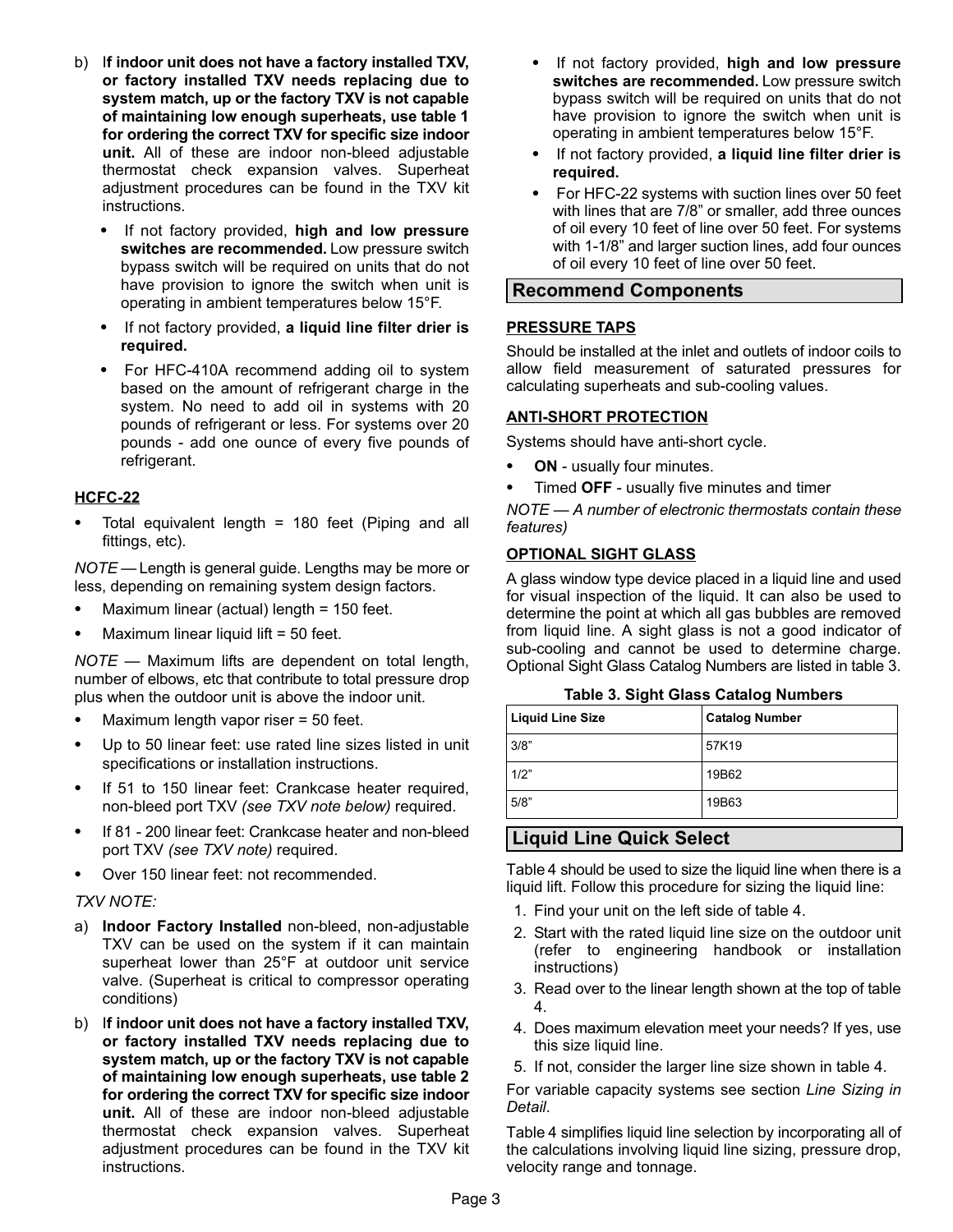#### Table 4. Liquid Line Quick Select

<span id="page-3-0"></span>

|             |                            |                            |                            |    | HCFC-22 |     |           |           |                |           |                            |    | <b>HFC-410A</b> |     |     |           |           |           |
|-------------|----------------------------|----------------------------|----------------------------|----|---------|-----|-----------|-----------|----------------|-----------|----------------------------|----|-----------------|-----|-----|-----------|-----------|-----------|
| <b>UNIT</b> | <b>UNIT</b><br><b>TONS</b> | <b>LINE</b><br><b>SIZE</b> | UP TO<br>25<br><b>FEET</b> | 50 | 75      | 100 | 125       | 150       | 175            | 200       | UP TO<br>25<br><b>FEET</b> | 50 | 75              | 100 | 125 | 150       | 175       | 200       |
| 012         | $\mathbf{1}$               | 5/16"                      | 25                         | 50 | 50      | 50  | 50        | 49        | 47             | 45        | 25                         | 50 | 60              | 60  | 60  | 60        | 60        | 60        |
|             |                            | 3/8"                       | 25                         | 50 | 50      | 50  | 50        | 50        | 50             | 50        | 25                         | 50 | 60              | 60  | 60  | 60        | 60        | 60        |
| 018         | 1.5                        | 5/16"                      | 25                         | 50 | 48      | 44  | 41        | 37        | 33             | 29        | 25                         | 50 | 60              | 60  | 55  | 51        | 46        | 42        |
|             |                            | 3/8"                       | 25                         | 50 | 50      | 50  | 50        | 50        | 50             | 49        | 25                         | 50 | 60              | 60  | 60  | 60        | 60        | 60        |
| 024         | $\overline{2}$             | 5/16"                      | 25                         | 47 | 41      | 34  | 28        | 21        | 15             | 8         | 25                         | 50 | 55              | 48  | 40  | 33        | 25        | 18        |
|             |                            | 3/8"                       | 25                         | 50 | 50      | 50  | 50        | 46        | 44             | 42        | 25                         | 50 | 60              | 60  | 60  | 60        | 59        | 57        |
| 030         | 2.5                        | 5/16"                      | 25                         | 45 | 38      | 30  | 23        | 15        | 8              | <b>NR</b> | 25                         | 50 | 52              | 43  | 35  | 26        | 17        | 8         |
|             |                            | 3/8"                       | 25                         | 50 | 50      | 46  | 43        | 39        | 36             | 32        | 25                         | 50 | 60              | 60  | 58  | 54        | 50        | 46        |
| 036         | 3                          | 3/8"                       | 25                         | 50 | 46      | 41  | 36        | 32        | 27             | 22        | 25                         | 50 | 60              | 56  | 51  | 45        | 39        | 34        |
|             |                            | 1/2"                       | 25                         | 50 | 50      | 50  | 50        | 50        | 50             | 50        | 25                         | 50 | 60              | 60  | 60  | 60        | 60        | 60        |
| 042         | 3.5                        | 3/8"                       | 25                         | 47 | 41      | 34  | 28        | 22        | 15             | 9         | 25                         | 50 | 56              | 48  | 41  | 33        | 26        | 19        |
|             |                            | 1/2"                       | 25                         | 50 | 50      | 50  | 50        | 50        | 50             | 48        | 25                         | 50 | 60              | 60  | 60  | 60        | 60        | 60        |
| 048         | 4                          | 3/8"                       | 25                         | 44 | 36      | 28  | 20        | 12        | $\overline{4}$ | <b>NR</b> | 25                         | 50 | 50              | 41  | 31  | 22        | 13        | <b>NR</b> |
|             |                            | 1/2"                       | 25                         | 50 | 50      | 50  | 50        | 49        | 47             | 45        | 25                         | 50 | 60              | 60  | 60  | 60        | 60        | 60        |
| 060         | 5                          | 3/8"                       | 25                         | 36 | 24      | 12  | <b>NR</b> | <b>NR</b> | <b>NR</b>      | <b>NR</b> | 25                         | 50 | 36              | 22  | 8   | <b>NR</b> | <b>NR</b> | <b>NR</b> |
|             |                            | 1/2"                       | 25                         | 50 | 50      | 49  | 47        | 44        | 41             | 38        | 25                         | 50 | 60              | 60  | 60  | 59        | 56        | 53        |
| 072         | 6                          | 1/2"                       | 25                         | 50 | 49      | 46  | 42        | 38        | 35             | 31        | 25                         | 50 | 60              | 60  | 57  | 53        | 49        | 45        |
|             |                            | 5/8"                       | 25                         | 50 | 50      | 50  | 50        | 50        | 50             | 50        | 25                         | 50 | 60              | 60  | 60  | 60        | 60        | 60        |
| 090         | 7.5                        | 5/8"                       | 25                         | 50 | 50      | 50  | 50        | 50        | 50             | 48        | 25                         | 50 | 60              | 60  | 60  | 60        | 60        | 60        |
|             |                            | 3/4"                       | 25                         | 50 | 50      | 50  | 50        | 50        | 50             | 50        | 25                         | 50 | 60              | 60  | 60  | 60        | 60        | 60        |
| 120         | 10                         | 5/8"                       | 25                         | 50 | 50      | 50  | 47        | 45        | 42             | 40        | 25                         | 50 | 60              | 60  | 60  | 60        | 57        | 54        |
|             |                            | 3/4"                       | 25                         | 50 | 50      | 50  | 50        | 50        | 50             | 50        | 25                         | 50 | 60              | 60  | 60  | 60        | 60        | 60        |
| 180         | 15                         | 5/8" X 2                   | 25                         | 50 | 50      | 50  | 50        | 50        | 50             | 48        | 25                         | 50 | 60              | 60  | 60  | 60        | 60        | 60        |
| $(2-COMP)$  |                            | 3/4" X 2                   | 25                         | 50 | 50      | 50  | 50        | 50        | 50             | 50        | 25                         | 50 | 60              | 60  | 60  | 60        | 60        | 60        |
| 240         | 20                         | 5/8" X 2                   | 25                         | 50 | 50      | 50  | 47        | 45        | 42             | 40        | 25                         | 50 | 60              | 60  | 60  | 60        | 57        | 54        |
| $(2-COMP)$  |                            | 3/4" X 2                   | 25                         | 50 | 50      | 50  | 50        | 50        | 50             | 50        | 25                         | 50 | 60              | 60  | 60  | 60        | 60        | 60        |

## EXAMPLE 1: LIQUID LINE SIZING

Given: 10−ton, HCFC−22 A/C cooling only condensing unit on ground level with a 10 ton evaporator on the third level above ground (40 feet elevation) and a total of 100 feet (linear) of piping (see figure 1).



Figure 1. Liquid Line Sizing Example

Find: Select liquid line size from table 4.

#### Solution:

Find the 10−ton unit on the left side. Start with the 5/8" liquid line size which is the rated liquid line size listed in the engineering handbook. Read over to 100 feet of linear length.

50 feet of elevation is allowed for this liquid line size, so this meets the 40 foot requirement in this installation. If it did not meet your requirements, you would need to consider a larger liquid line listed for the 10 ton unit in table 4.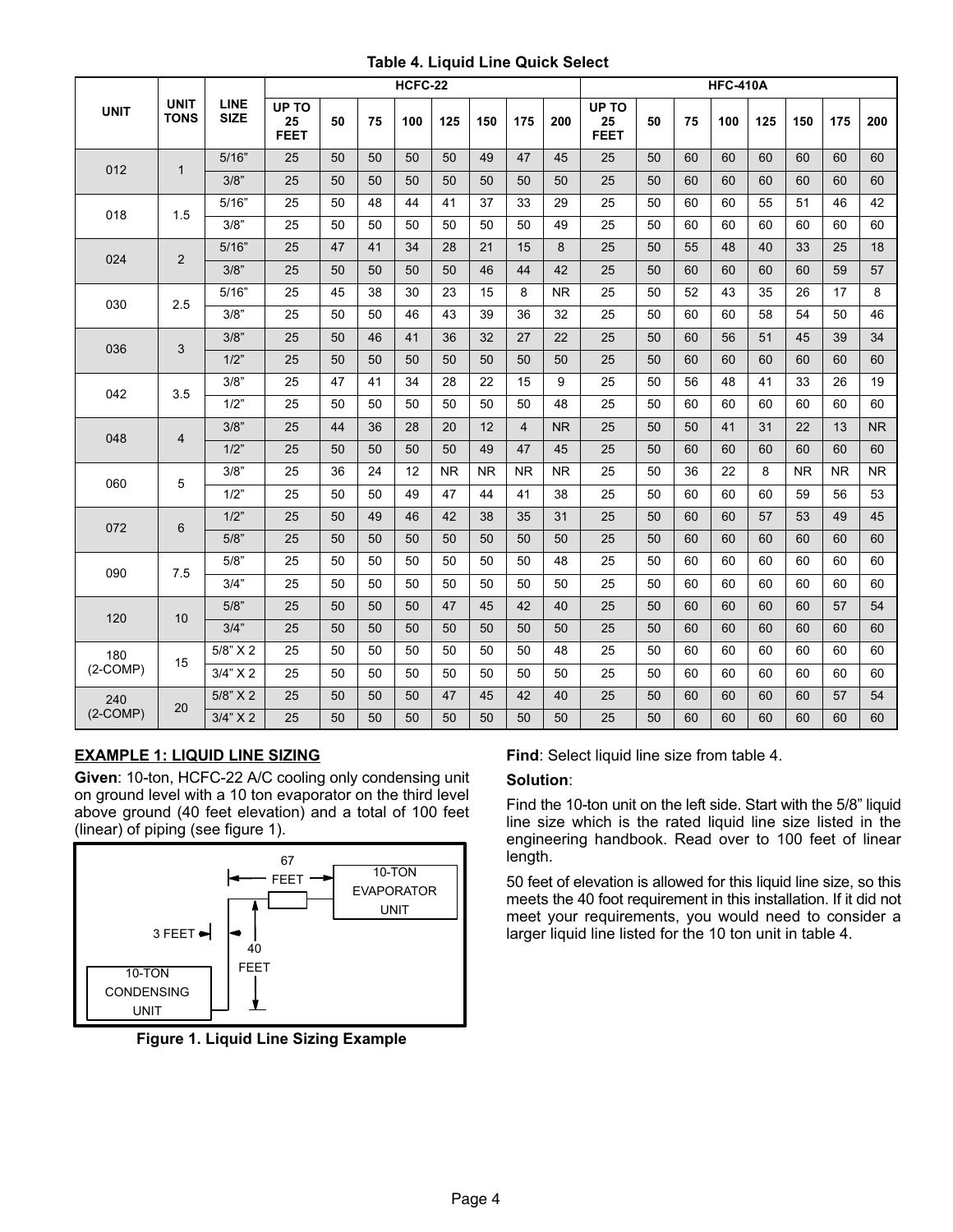<span id="page-4-0"></span>

| <b>UNIT</b>  | <b>UNIT</b><br><b>TONS</b> | SUCTION /<br><b>VAPOR LINE</b><br><b>SIZE</b> | HCFC-22<br><b>PRESSURE</b><br>DROP PSI/100<br><b>FEET</b> | <b>HFC-410A</b><br><b>PRESSURE</b><br>DROP PSI/100<br><b>fEET</b> | <b>PREFERRED FOR</b><br><b>VERTICAL</b><br><b>VAPOR RISES</b> | <b>PREFERRED FOR</b><br><b>HORIZONTAL</b><br><b>RUNS</b> |
|--------------|----------------------------|-----------------------------------------------|-----------------------------------------------------------|-------------------------------------------------------------------|---------------------------------------------------------------|----------------------------------------------------------|
| 012          | $\mathbf{1}$               | 1/2"                                          | 13.0                                                      | 7.8                                                               | $\overline{X}$                                                |                                                          |
|              |                            | 5/8"                                          | 3.1                                                       | 1.9                                                               |                                                               | $\mathsf{X}$                                             |
| 018          | 1.5                        | 5/8"                                          | 6.5                                                       | 3.9                                                               | X                                                             |                                                          |
|              |                            | 3/4"                                          | 2.4                                                       | 1.4                                                               |                                                               | $\overline{\mathsf{x}}$                                  |
| 024          | 2                          | 5/8"                                          | 12.0                                                      | 7.2                                                               | $\overline{X}$                                                |                                                          |
|              |                            | 3/4"                                          | 4.2                                                       | 2.5                                                               |                                                               | $\mathsf{X}$                                             |
| 030          | 2.5                        | 3/4"                                          | 6.0                                                       | 3.6                                                               | X                                                             |                                                          |
|              |                            | 7/8"                                          | 3.1                                                       | 1.9                                                               |                                                               | $\pmb{\times}$                                           |
| 036          | 3                          | 3/4"                                          | 8.5                                                       | 5.1                                                               | $\overline{X}$                                                |                                                          |
|              |                            | 7/8"                                          | 4.6                                                       | 2.8                                                               |                                                               | $\mathsf X$                                              |
| 042          | 3.5                        | 7/8"                                          | 5.9                                                       | 3.5                                                               | $\pmb{\times}$                                                |                                                          |
|              |                            | $1 - 1/8"$                                    | 1.4                                                       | 0.8                                                               |                                                               | $\pmb{\times}$                                           |
| 048          | $\overline{4}$             | 7/8"                                          | 7.8                                                       | 4.7                                                               | $\overline{X}$                                                |                                                          |
|              |                            | $1 - 1/8"$                                    | 1.9                                                       | 1.1                                                               |                                                               | $\overline{\mathsf{x}}$                                  |
| 060          | 5                          | 7/8"                                          | 12.0                                                      | 7.2                                                               | X                                                             |                                                          |
|              |                            | $1 - 1/8"$                                    | 2.8                                                       | 1.7                                                               |                                                               | $\pmb{\times}$                                           |
| 072          | 6                          | $1 - 1/8"$                                    | 4.0                                                       | 2.4                                                               | $\mathsf{X}$                                                  |                                                          |
|              |                            | $1 - 3/8"$                                    | 1.4                                                       | 0.8                                                               |                                                               | $\overline{\mathsf{x}}$                                  |
| 090          | 7.5                        | $1 - 3/8"$                                    | 2.0                                                       | 1.2                                                               | $\mathsf X$                                                   |                                                          |
|              |                            | $1 - 5/8"$                                    | 0.9                                                       | 0.5                                                               |                                                               | $\pmb{\times}$                                           |
| 120          | $10$                       | $1 - 3/8"$                                    | 2.4                                                       | 1.4                                                               | $\overline{X}$                                                |                                                          |
|              |                            | $1 - 5/8"$                                    | 1.4                                                       | 0.8                                                               |                                                               | $\boldsymbol{\mathsf{X}}$                                |
|              |                            | $1-3/8" X 2$                                  | 2.0                                                       | 1.2                                                               | $\mathsf X$                                                   |                                                          |
| 180 (2-COMP) | 15                         | $1-5/8" X 2$                                  | 0.9                                                       | 0.5                                                               |                                                               | $\pmb{\times}$                                           |
|              |                            | $1-3/8" X 2$                                  | 2.4                                                       | 1.4                                                               | $\overline{X}$                                                |                                                          |
| 240 (2-COMP) | 20                         | $1-5/8" X 2$                                  | 1.4                                                       | 0.8                                                               |                                                               | $\boldsymbol{\mathsf{X}}$                                |

## Table 5 – HCFC−22 and HFC−410A Vapor Lines

#### Table 6. Desirable Characteristics

| <b>Key System Consideration</b> | <b>Desirable Characteristic</b> | <b>Piping System Impact</b>                                                                                    |  |  |  |
|---------------------------------|---------------------------------|----------------------------------------------------------------------------------------------------------------|--|--|--|
| Reliability                     | Long Compressor Life            | Poor oil management may shorten the life of the compressor.<br>Proper liquid refrigerant control is essential. |  |  |  |
|                                 | <b>High Capacity</b>            | Pressure drop in Refrigerant lines tends to decrease capacity and                                              |  |  |  |
| Performance                     | High energy efficiency          | increase power consumption.                                                                                    |  |  |  |
|                                 | <b>Effective Modulation</b>     | High velocities can increase sound levels. Modulation often                                                    |  |  |  |
|                                 | Low Sound Levels                | depends on proper piping.                                                                                      |  |  |  |
| Cost                            | Low Applied Cost                | Amount of refrigerant charge, copper piping, accessories, and labor<br>used will impact the applied cost.      |  |  |  |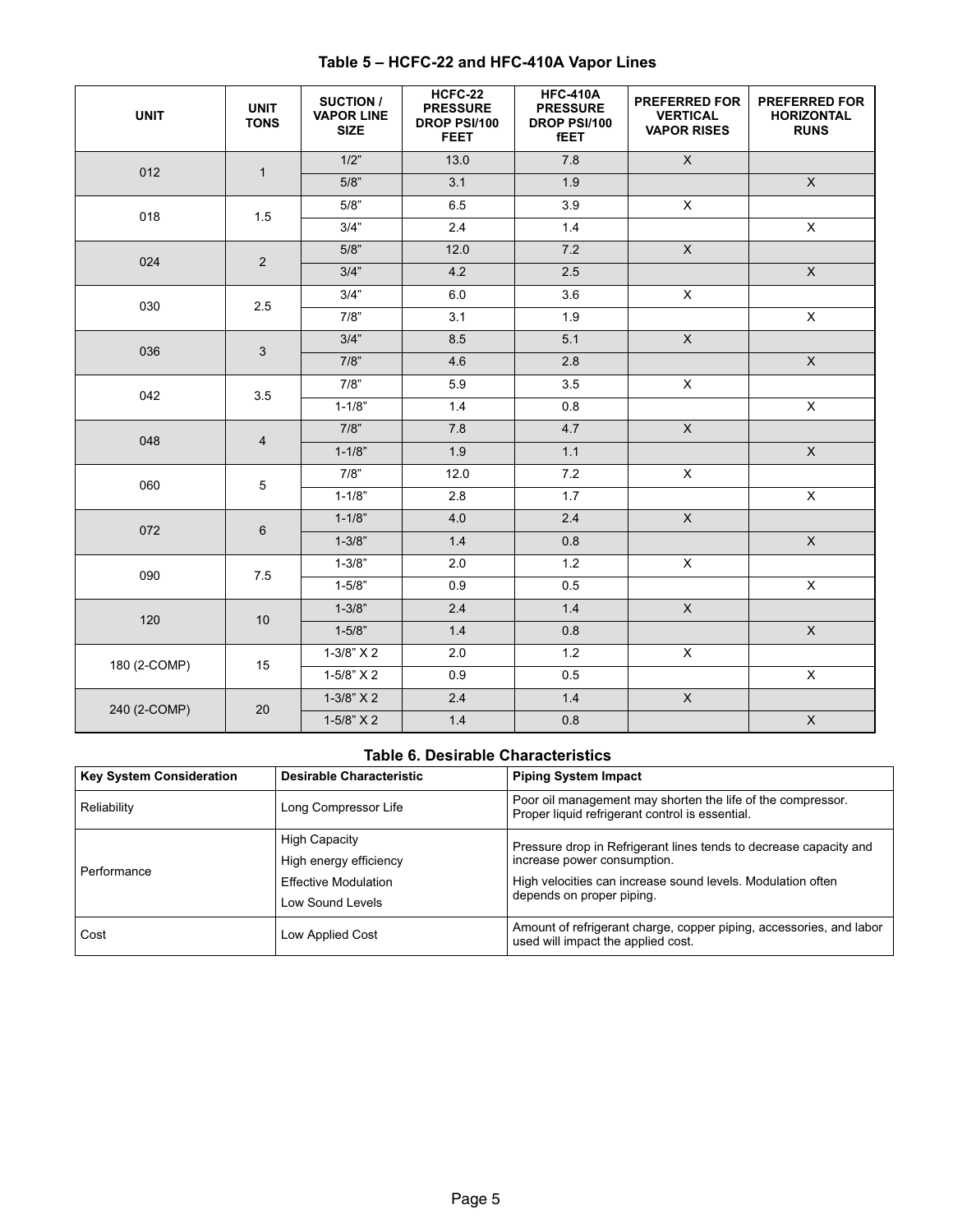<span id="page-5-0"></span>

| <b>Nominal Tons</b> | <b>Tubing</b><br>Outside    |              |              |        | <b>BTUH Loss For Equivalent Length (HFC-410A)</b> |         |         |         |         |
|---------------------|-----------------------------|--------------|--------------|--------|---------------------------------------------------|---------|---------|---------|---------|
|                     | <b>Diameter</b><br>(Inches) | 25'          | 50'          | 75'    | 100'                                              | 125'    | 150'    | 175'    | 200'    |
|                     | 5/8                         | $-100$       | $-275$       | $-460$ | $-667$                                            | $-846$  | $-1014$ | $-1268$ | $-1487$ |
| $\overline{2}$      | 3/4                         | $\mathbf{0}$ | $-77$        | $-169$ | $-277$                                            | $-384$  | $-478$  | $-602$  | $-726$  |
|                     | 7/8                         | 46           | $\mathbf{0}$ | $-57$  | $-130$                                            | $-196$  | $-265$  | $-360$  | $-487$  |
|                     | 3/4                         | -89          | $-270$       | $-452$ | $-652$                                            | $-839$  | $-1071$ | $-1354$ | $-1564$ |
| 3                   | 7/8                         | 0            | $-93$        | $-167$ | $-274$                                            | $-407$  | $-563$  | $-742$  | $-953$  |
|                     | 11/8                        | 52           | 13           | $-11$  | -74                                               | $-188$  | $-318$  | $-441$  | -611    |
|                     | 3/4                         | $-208$       | $-575$       | $-918$ | $-1356$                                           | $-1613$ | $-2026$ | $-2429$ | $-2824$ |
| $\overline{4}$      | 7/8                         | $\mathbf{0}$ | $-168$       | $-320$ | $-528$                                            | $-726$  | $-896$  | $-1162$ | $-1348$ |
|                     | 11/8                        | 114          | 80           | 19     | $-58$                                             | $-148$  | $-266$  | $-391$  | $-537$  |
| 5                   | 7/8                         | $-221$       | $-598$       | $-948$ | $-1305$                                           | $-1716$ | $-2063$ | $-2438$ | $-2844$ |
|                     | 11/8                        | 0            | $-109$       | -239   | $-398$                                            | -565    | $-741$  | $-925$  | $-1106$ |
|                     | 13/8                        | 52           | $-33$        | $-133$ | $-239$                                            | $-339$  | -478    | $-572$  | $-775$  |

#### Table 7. BTUH Loss For Equivalent Length (HFC−410A)

## Vapor Line Quick Select

Table 2 should be used to size the vapor line. Follow this procedure for sizing the vapor line:

- 1. Find your unit on the left side of table 2 (for both HCFC−22 and HFC−410A)
- 2. Start with the rated vapor line size on the outdoor unit (refer to engineering handbook or installation instructions)
- 3. You may consider increasing or decreasing the vapor line size if a larger size is listed in table 2. Larger vapor lines will reduce pressure drop and improve system efficiency. For details see section Line Sizing in Detail.

## Long Line Requirements

For systems with the outdoor unit 5−50 feet above the indoor unit, one trap must be installed at the bottom of the suction riser. For suction lifts between 50 and 100 feet (cooling only units; vapor lifts over 50 feet not allowed on heat pump), install a second trap halfway up the riser. For suction lifts over 100 feet, install traps at 1/3 intervals.

For variable capacity systems see section Line Sizing in Detail.

## COMBINATION VAPOR LINES

Vapor risers must be sized to ensure adequate velocity for oil return. In general, piping can be designed to ensure adequate velocities for oil return even with two stage systems. A good way to do this is to reduce the vapor riser size. A combination vapor line can be constructed with the larger diameter pipe in the horizontal runs to minimize pressure drop, and smaller diameter pipe in the vertical to increase velocities.

NOTE — Maximum vapor riser = 125 feet

Table [5](#page-4-0) simplifies vapor/suction line selection by incorporating all of the calculations involving vapor line sizing, pressure drop, velocity range and tonnage. To calculate capacity loss due to pressure drop in the vapor line refer to the section Sizing Suction and Vapor Lines in this document.

Assumptions: 2−4 elbows every 50 feet

## EXAMPLE: VAPOR LINE SIZING

Given: 7−1/2 ton HCFC−22 A/C cooling only condensing unit with evaporator lower than condenser, with 112 feet of piping. The piping includes 20 feet of vertical lift and 92 feet of horizontal run as illustrated in figure 2.



Figure 2. Indoor Coil Below Condenser

Find: Select vapor line size from table [5](#page-4-0).

Solution: 1−3/8 inch outside diameter line is the rated suction line size. It is listed on table [5](#page-4-0) because it will provide good refrigerant velocities for oil return.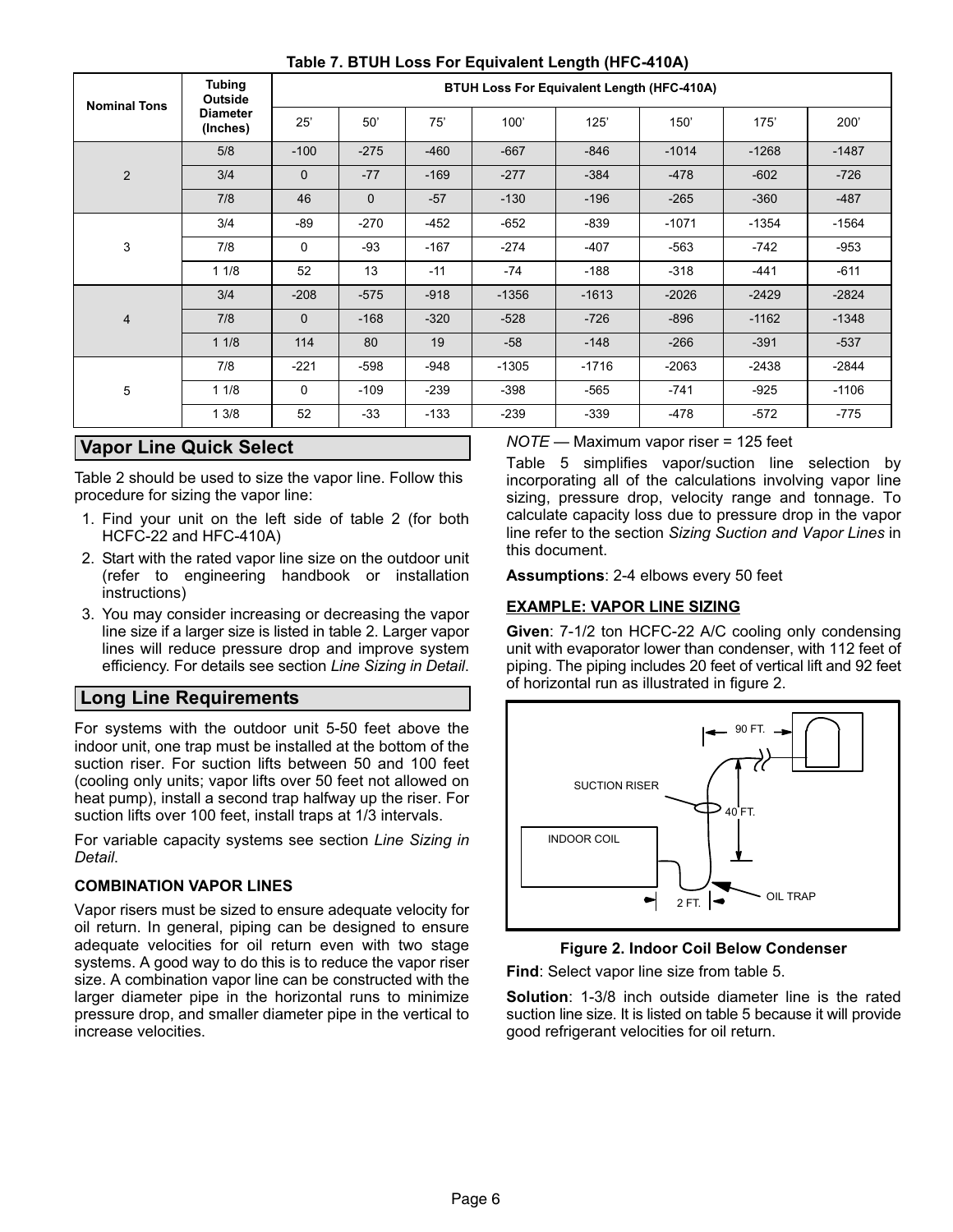<span id="page-6-0"></span>

| <b>LINE SIZE</b><br>(OUTSIDE<br><b>DIAMETER) INCH</b>                                 | <b>SOLENOID</b><br><b>/GLOBAL GLOBE</b><br><b>VALVE</b> | <b>ANGLE VALVE</b> | 90° LONG* RADIUS<br><b>ELBOW</b> | 45° LONG* RADIUS<br><b>ELBOW</b> | <b>TEE LINE</b> | <b>TEE BRANCH</b> |
|---------------------------------------------------------------------------------------|---------------------------------------------------------|--------------------|----------------------------------|----------------------------------|-----------------|-------------------|
| 3/8                                                                                   | 7                                                       | $\overline{4}$     | 0.8                              | 0.3                              | 0.5             | 1.5               |
| 1/2                                                                                   | 9                                                       | 5                  | 0.9                              | 0.4                              | 0.6             | 2.0               |
| 5/8                                                                                   | 12                                                      | 6                  | 1.0                              | 0.5                              | 0.8             | 2.5               |
| 3/4                                                                                   | 14                                                      | 7                  | 1.3                              | 0.6                              | 0.9             | 3.0               |
| 7/8                                                                                   | 15                                                      | 8                  | 1.5                              | 0.7                              | 1.0             | 3.5               |
| $1 - 1/8$                                                                             | 22                                                      | 12                 | 1.8                              | 0.9                              | 1.5             | 4.5               |
| $1 - 3/8$                                                                             | 28                                                      | 15                 | 2.4                              | 1.2                              | 1.8             | 6.0               |
| $1 - 5/8$                                                                             | 35                                                      | 17                 | 2.8                              | 1.4                              | 2.0             | 7.0               |
| $2 - 1/8$                                                                             | 45                                                      | 22                 | 3.9                              | 1.8                              | 3.0             | 10                |
| $2 - 5/8$                                                                             | 51                                                      | 26                 | 4.6                              | 2.2                              | 3.5             | 12                |
| * Long radius elbow. Multiply factor by 1.5 for short radius elbow equivalent length. |                                                         |                    |                                  |                                  |                 |                   |

Table 8. Equivalent Length in Feet of Straight Pipe for Valves and Fittings

Table [5](#page-4-0) shows that a larger suction line size is available for this system. You may consider increasing the horizontal vapor line size to 1−5/8". This larger horizontal vapor line will reduce pressure drop and improve system efficiency. The larger vapor size is not advisable for the vertical vapor rise. Consult the section Line Sizing in Detail for exact velocity and pressure drop calculations.

#### ADDITIONAL REQUIREMENTS FOR AIR CONDITIONER SYSTEMS

Applications with less than 50 linear feet of refrigerant line may use fixed RFC metering devices on approved matchups as listed in engineering handbook. Plans with less than 50 linear feet of line and less than 20 feet of lift may also use OEM pre−fabricated line sets if available as listed in engineering handbook.

In applications where cooling operation below  $50^\circ$  F is anticipated and an economizer is not being used, low ambient (head pressure) controls must be installed. See Low ambient section in Appendix.

#### ADDITIONAL REQUIREMENTS FOR HEAT PUMP **SYSTEMS**

Some OEM equipment is equipped with a factory installed accumulator. Never add a second accumulator. If an accumulator is not supplied and one must be added, the accumulator must be properly sized and must be located in the suction line between the reversing valve and the compressor.

OEM heat pump units are factory equipped with a liquid line filter drier. Never install a liquid line filter drier in addition to factory installed driers due to risk of excess pressure drop and risk of improper installation. A bi−flow drier should be used with heat pump systems.

Special consideration must be given to heat pump systems when there is a difference in elevation between the outdoor and indoor units. Due to the reversal of refrigerant flow from heating to cooling cycle, there is always a liquid and suction lift to consider when sizing the refrigerant lines.

Maximum liquid lift should not exceed 50 linear feet for HCFC−22, or 60 linear feet for HFC−410A. Additional pressure drop due to friction will result in total pressure drop approaching the 30 psi maximum that could produce flashing in HCFC−22 systems (35 psi in HFC−410A systems).

Likewise, maximum suction lift must not exceed 50 feet for HCFC−22 or 60 feet for HFC−410A due to limitations placed on the liquid line. (When refrigerant flow is reversed, a liquid drop will become a liquid lift). The vapor line must be sized as a suction riser with adequate velocity for oil return if there is any difference in elevation between the indoor and outdoor units.

In applications where cooling operation below  $50^\circ$  F is anticipated and an economizer is not being used, low ambient (head pressure) controls must be installed.

Solenoid valves are uni−directional devices. Since solenoid valves are uni−directional, they are seldom used on heat pump systems. If used, they require a check valve to bypass refrigerant around the solenoid during the heating cycle. Never install a pump−down cycle on a heat pump system.

## Fundamentals and Theory

The three prime considerations when designing a refrigerant piping scheme are:

- 1. System reliability
- 2. System performance
- 3. Cost

The desirable characteristics of any air conditioning system are described in table 9:

There are a number of ways that the piping system design can affect compressor reliability. Many compressors are susceptible to refrigerant slugging and oil dilution. Oversized liquid lines increase the amount of refrigerant in a system which creates the potential for these problems.

Undersized liquid lines can also create problems. Undersized liquid lines can cause refrigerant to flash before the expansion device. The result of a starved evaporator in this situation can be loss of capacity, evaporator coil frosting, or high superheat.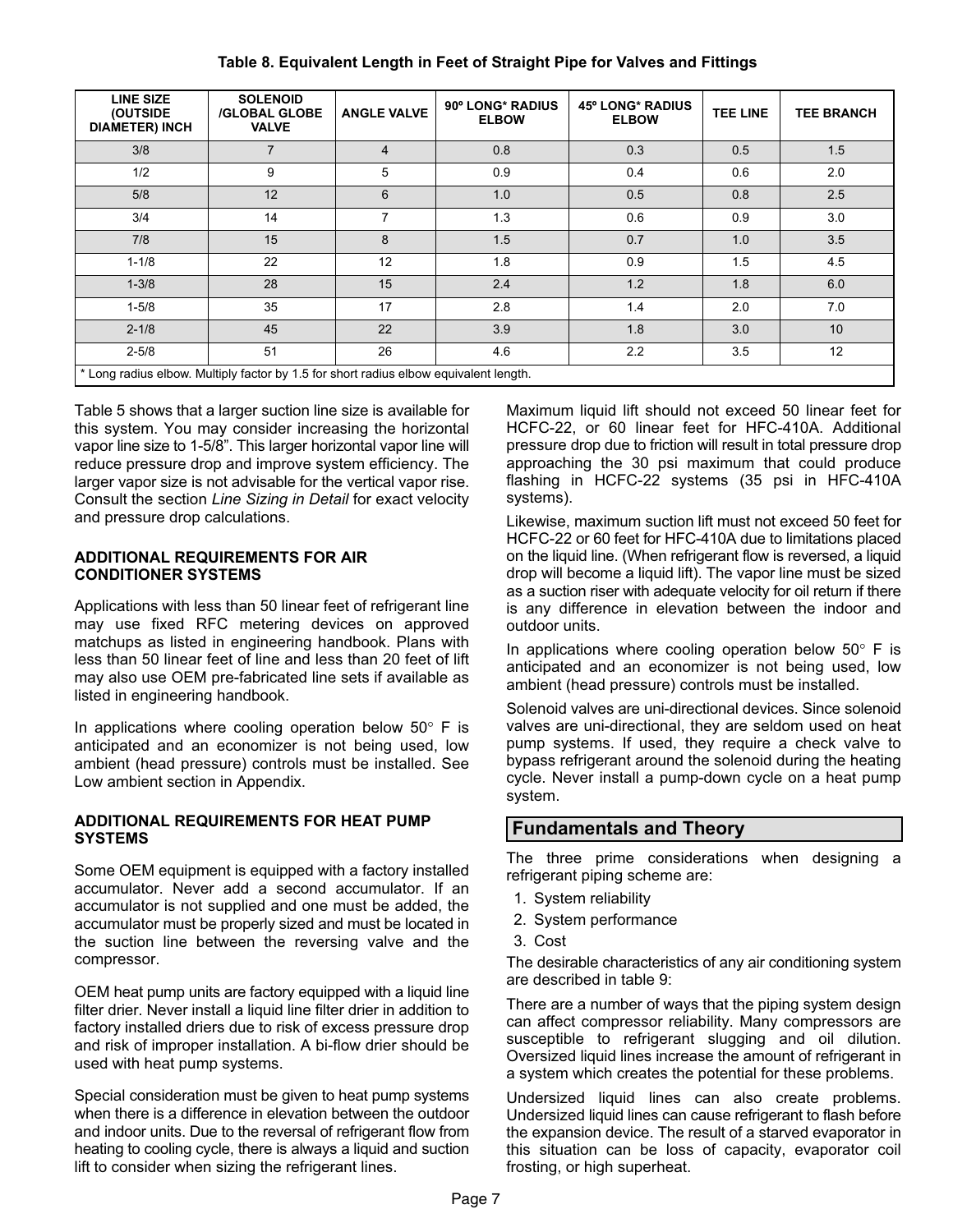Suction lines and vapor lines must also be carefully sized. Oversized suction lines may result in refrigerant velocities being too low to return oil to the compressor. Undersized suction lines reduce capacity, cause increased refrigerant velocity sound and cause high superheat.

Long refrigerant lines have to be carefully planned. Excessive line length can reduce system capacity and lead to reliability problems.

The largest penalty for pressure drop is in the suction line. An acceptable pressure drop in the suction line is 3 PSI with HCFC−22 and 5 PSI with HFC−410A. In very long runs pressure drop can exceed these values. However, the most important function of the suction line is oil return, so in very long runs the higher pressure drop may be necessary.

The most important function of the liquid line is to deliver a solid column of 100% liquid refrigerant to the expansion device. Liquid lines are kept small to reduce the amount of system charge. As long as the pressure drop in the liquid line does not cause the refrigerant to flash, the liquid line diameter can be kept small. Adequate subcooling guarantees that the expansion device will see 100% liquid refrigerant.

Any pressure drop in the liquid line due to vertical lift must also be taken into consideration. This pressure drop should be added to the friction loss in the liquid line to figure the total pressure drop of the liquid line. The maximum acceptable pressure drop in the liquid line is 30 PSI for HCFC−22 and 35 psi for HFC−410A.

In order to keep installed cost down, the contractor should use the smallest possible tubing that will yield acceptable friction losses in the system.

## OIL MANAGEMENT

Small amounts of oil from the compressor are constantly being circulating with the refrigerant throughout the system. This oil must be returned to the compressor for proper lubrication of bearings and contact surfaces. Suction and vapor lines must be sized carefully to eliminate oil management problems.

For systems with the outdoor unit 5−50 feet above the indoor unit, one trap must be installed at the bottom of the suction riser. For suction lifts between 50 and 100 feet (cooling only units; vapor lifts over 50 feet not allowed on heat pump), install a second trap halfway up the riser. For suction lifts over 100 feet, install traps at 1/3 intervals.

Oil return is a major consideration since some oil is continually being circulated with the refrigerant. Oil must be returned to the compressor by entrainment with the refrigerant vapor. Minimum velocity must be approximately 800 feet per minute (fpm) in horizontal runs, and approximately1200 fpm in vertical suction risers.

## HCFC−22

Lines over 50 feet and with suction line 7/8 inch outside diameter or smaller, add three ounces of oil for each 10 feet of line over 50 feet. For systems with 1−1/8 inch outside diameter and larger suction lines, add four ounces of oil for each 10 feet of line above 50 feet. Consult the OEM engineering handbook or installation instructions for proper oil type.

## HFC−410A

Recommend adding oil to system based on the amount of refrigerant charge in the system. No need to add oil in systems with 20 pounds of refrigerant or less. For systems over 20 pounds − add one ounce of every five pounds of refrigerant.

#### EQUIVALENT LENGTH

Each valve, fitting, and bend contributes to friction pressure drop because of the interruption of smooth flow. Because it can be difficult to calculate the pressure drop of each fitting it is more useful to use equate the pressure drop to an equivalent length of straight tubing for each fitting. This makes it easier to add up the entire length of line, including fittings and valves, as an equivalent length of straight pipe. Pressure drop and line sizing tables are set up on the basis of pressure drop per 100 feet of straight pipe. The equivalent length of copper tubing for commonly used valves and fittings can be found in table [8.](#page-6-0)

## PRESSURE DROP

Refrigerant piping involves complex relationships in the flow of refrigerant and oil. The flow of refrigerant involves the interaction of many factors, including velocity, pressure, friction, density, viscosity and the work required to force the flow. The nature of refrigerant flow is well understood because of practical experience. Any flow through a pipe leads to pressure drop or friction losses. The smaller the pipe the higher the pressure drop. Table 10 generally explains the effect of pressure drop in a refrigerant piping system.

| <b>Location of Pressure</b><br><b>Drop</b> | <b>Affect On System Performance</b>                                                                         |
|--------------------------------------------|-------------------------------------------------------------------------------------------------------------|
| <b>Suction Line</b>                        | Significantly reduces system capacity<br>and efficiency                                                     |
| <b>Hot Gas Lines</b>                       | Reduces system capacity and efficiency                                                                      |
| Liquid Line                                | No penalty on system performance as<br>long as there is a solid column of liquid at<br>the expansion device |

Table 10. Location of Pressure Drop

Pressure drop is important from a performance standpoint. The following general statements point out the effects of pressure drop in the various components of the refrigeration piping system.

1. Pressure drop in the suction line reduces capacity and increases power consumption. For air conditioning systems, a one pound drop in the suction line reduces capacity approximately one percent. A suction line pressure drop of up to thee psi for HCFC−22 (five psi for HFC−410A) is generally acceptable.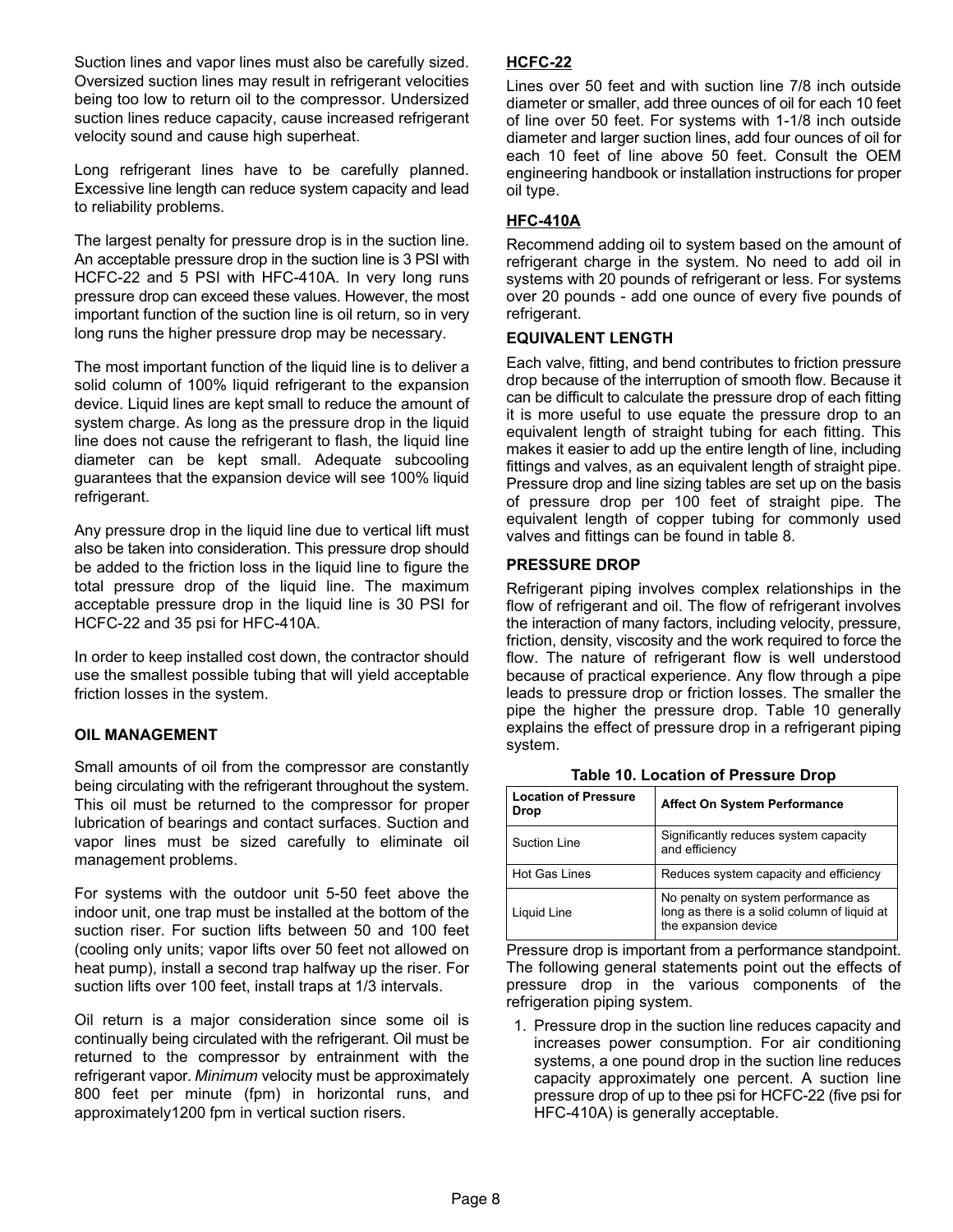Table 11. Refrigerant Charge (Pounds) in 100 feet of Type L Copper Tubing

<span id="page-8-0"></span>

| Line            | 3/8"               | 1/2"   | 5/8"            | 5/8"    | 3/4"   | 3/4"    | 7/8"   | 7/8"    | $-1/8"$          | $1 - 3/8"$ | $1 - 5/8"$ | $2 - 1/8$ |
|-----------------|--------------------|--------|-----------------|---------|--------|---------|--------|---------|------------------|------------|------------|-----------|
| Size            | . .<br>Liauid      | Liauid | Liauid          | Suction | iauid. | Suction | Liauid | Suction | Suction          | Suction    | Suction    | Suction   |
| HCFC-22         | 3.8                | 7.0    | 44<br>ົ<br>ن. ا | 0.3     | 16.8   | 0.4     | 23.4   | 0.6     | 1.0              | l . G      | າາ<br>ے۔ے  | 3.9       |
| <b>HFC-410A</b> | $\mathbf{r}$<br>ບ. | 5.8    | 9.2             | 0.4     | 13.8   | 0.6     | 19.2   | 0.8     | $\overline{1.3}$ | 2.0        | 2.9        | 5.0       |

2. Pressure drop in the liquid line produces no significant capacity loss as long as 100% liquid is delivered to the expansion valve and the pressure available is adequate to produce the required flow. Pressure drop due to lift must be added to the friction losses to determine total pressure drop. At normal liquid temperatures, HCFC−22 pressure drops 0.5 psi per foot of vertical liquid lift. HFC−410A pressure drops 0.43 psi per foot of vertical liquid lift.

One contributor to pressure loss in refrigerant lines is elbows and fittings. Figure 3 illustrates how lines can be run to avoid pressure losses.



Figure 3. Pressure Drops

## Line Sizing in Detail

The first step in the design of a piping system is to layout the entire system (i.e. relative location of the condensing unit and the evaporator, length of each segment of the piping system, length of suction risers and liquid risers etc). Start by making a sketch of the system including lengths of pipe, number of elbows, tees, valves, and any other irregular piping and fittings needed. This information will be used to determine total equivalent length for calculating pressure drop due to friction.

The same methods apply to both A/C and heat pump systems. A suction line sized to produce adequate velocity for oil entrainment and pressure drop with minimum capacity reduction will function properly as a hot gas discharge line during a heating cycle. Also, if there is a vertical difference in height between the outdoor and indoor units, there is always a vapor and liquid lift to consider in sizing due to the reversal of refrigerant flow.

OEM split system condensing units and heat pumps (four tons and under) match with line sets of varying lengths of up to 50 feet (linear). These applications offer quick and simple installations that are trouble free if the line sets are properly installed. On split commercial applications and residential installations beyond 50 feet, special design considerations must be followed to assure satisfactory system performance. An improperly designed system could result in a serious loss of capacity or even compressor failure.

ÄÄÄÄÄÄÄÄÄÄÄÄÄÄÄ pressure drop which can be tolerated is dependent on the ÄÄÄÄÄÄÄÄÄÄÄÄÄÄÄ number of degrees of liquid subcooling leaving the ÄÄÄÄÄÄÄÄÄÄÄÄÄÄÄ the condensing temperature and subcooling are known, The purpose of the liquid line is to convey a full column of 100% liquid from the condenser to the metering device at the evaporator without flashing. The amount of liquid line condenser and the saturated condensing temperature. If

— LE EE EE EE EE EE EE THAN OEM equipment is designed so that the charge may be ÄÄÄÄÄÄÄÄÄÄÄÄÄÄÄ adjusted to provide adequate subcooling leaving the **FEET** Refrigerant charge may be added to increase subcooling to outdoor unit. This will allow a 30 pound drop in the HCFC−22 liquid line (including pressure drop due to friction loss and vertical lift) and 35 psi in the HFC−410A liquid line. overcome pressure drop due to liquid lift. Heat pumps working with.

> A major cause of compressor failure is liquid slugging. Due to the additional refrigerant required to fill the lines, the likelihood of slugging is greatly increased with lines over 50 feet in length. It is desirable to use the smallest liquid line that will not result in refrigerant flashing due to pressure drop. Table 11 shows that each incremental increase in liquid line size results in a 40 to 50 percent increase in liquid to fill the line.

> The liquid line must not directly contact the vapor line. If the refrigerant line plan results in a pressure drop of 20 psi or more, the liquid line should be insulated in all places where it passes through an environment (such as an attic) which experiences temperatures higher than the subcooled refrigerant (approximately 105°F to 115°F liquid at 95°F ambient).

> Refrigeration lines must not be buried in the ground unless they are insulated and waterproofed. Un−insulated copper lines buried in wet soil or under concrete can cause serious capacity loss and erratic operation as well as early failure due to corrosion. See Appendix for more information.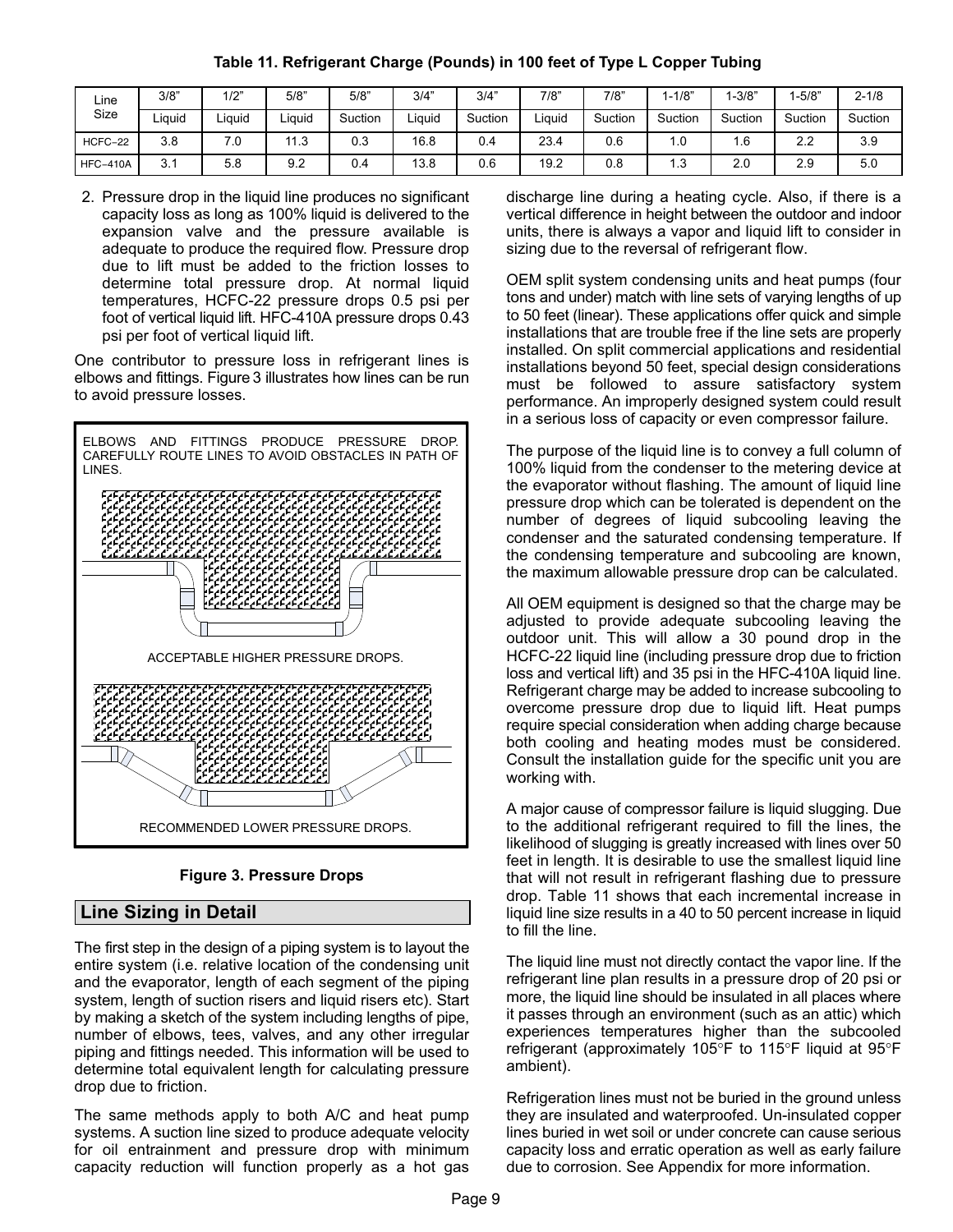Systems with buried refrigerant lines can experience significant or total capacity loss if allowed to transmit heat to the surroundings. In addition, buried lines are susceptible to corrosion which can shorten the life of the system. For this reason, buried lines must rest inside a sealed, watertight, thermally insulated conduit. The lines must not contact the soil for any reason and the conduit must be designed so it cannot collect and retain water.

In all installations with lines over 50 feet, use only hard copper refrigeration tubing (clean and dry). Soft copper is prone to sagging in long horizontal runs. Elbows, Tees, Couplings and other joints should be made of wrought copper and elbows should be long radius. For leak free joints, properly clean tubing and fittings and use a brazing material with a minimum 5% silver content sil−phos. To prevent copper oxides from forming inside copper tubing it is necessary to bleed dry nitrogen through the tubing during the soldering process.

# WARNING



Danger of fire. Bleeding the refrigerant charge from only the high side may result in the low side shell and suction tubing being pressurized. Application of a brazing torch while pressurized may result in ignition of the refrigerant and oil mixture − check the high and low pressures before unbrazing.

## WARNING

When using a high pressure gas such as dry nitrogen to pressurize a refrigeration or air conditioning system, use a regulator that can control the pressure down to 1 or 2 psig (6.9 to 13.8 kPa).

The primary purpose of the liquid line is to ensure a solid column of liquid refrigerant at the expansion valve. Refrigerant velocity is not a consideration in the liquid line, since the oil will mix completely with the liquid refrigerant. Pressure loss is a consideration in the liquid line. If the pressure of the liquid refrigerant drops below its saturation temperature, some of the liquid will flash into vapor to cool the remaining liquid refrigerant to the new saturation temperature. This can occur in a liquid line if the pressure drops enough due to either friction loss or vertical lift.

Flash gas must be avoided in the liquid line. The only way to know for sure that a solid column of liquid is present at the expansion device is to check subcooling. A sight glass may be full of liquid, but bubbles can still form past the sight glass. Flash gas at the expansion device can erode damage a TXV, can cause noise, and may cause starvation of the evaporator coil. The section on System Control explains how to charge a unit using subcooling.

## SIZING LIQUID LINES

Two factors must be considered when sizing liquid lines – pressure drop in the lines and pressure drop across the expansion device and distributor. The maximum pressure drop line the lines must be determined to ensure adequate subcooling at the expansion device. See examples below.

## EXAMPLE 1: MAXIMUM ALLOWABLE PRESSURE **DROP**

A mid efficiency HCFC-22 unit operating at 10°F subcooling and  $125^{\circ}F$  (280 psi) condensing temperature, find the maximum allowable pressure drop in the liquid line. Refer to the pressure/ temperature chart (table [15](#page-29-0)) in the appendix.  $125^{\circ}$  F condensing temperature minus  $10^{\circ}$ F subcooling equals 115°F sub-cooled liquid temperature (245 psi − this is the pressure below which subcooled liquid will begin to form flash gas). 280 psi condensing pressure minus 245 psi subcooled pressure equals 35 psi.

Pressure drop in the liquid lines is not detrimental to system performance provided that 100% liquid is available entering the expansion device. For the most part, the generation of flash gas will be determined by the amount of pressure drop in the liquid line. To calculate total pressure drop in liquid lines, the following must be determined then added together:

- 1. Pressure drop due to friction in pipe (figure [4](#page-10-0)) fittings and field installed accessories such as a drier, solenoid valve or other devices (table 4). The pressure drop due to friction is usually smaller than pressure drop due to lift but must be considered. The pressure drop ratings of field installed devices is usually supplied by the manufacturer of the device and should be used if available.
- 2. Pressure drop due to vertical liquid lift (0.5 pound per foot for HCFC−22 and 0.43 pound per foot for HFC-410A) is usually large and may be a limiting factor in the ultimate design of the system.

Next, the pressure entering the expansion device must be sufficient to produce the required flow through the expansion device. A pressure drop of 100 psi for HCFC−22 (175 psi for HFC−410A) across the expansion valve and distributor is necessary to produce full refrigerant flow at rated capacity. Therefore, it is necessary for liquid refrigerant (free of flash gas) to be delivered to the expansion valve at a minimum of 175 psi for HCFC−22 or 340 psi for HFC−410A.

## EXAMPLE 2: MAXIMUM ALLOWABLE PRESSURE DROP

A high efficiency HFC-410A unit operating at 6°F subcooling and 115°F (390 psi) condensing temperature, find the maximum allowable pressure drop in the liquid line. Refer to the pressure/ temperature chart in the appendix. 115 $\degree$  F condensing temperature minus 6 $\degree$ F subcooling equals 109°F sub-cooled liquid temperature (360 psi – this is the pressure below which subcooled liquid will begin to form flash gas), 390 psi condensing pressure minus 360 psi subcooled pressure equals 30 psi.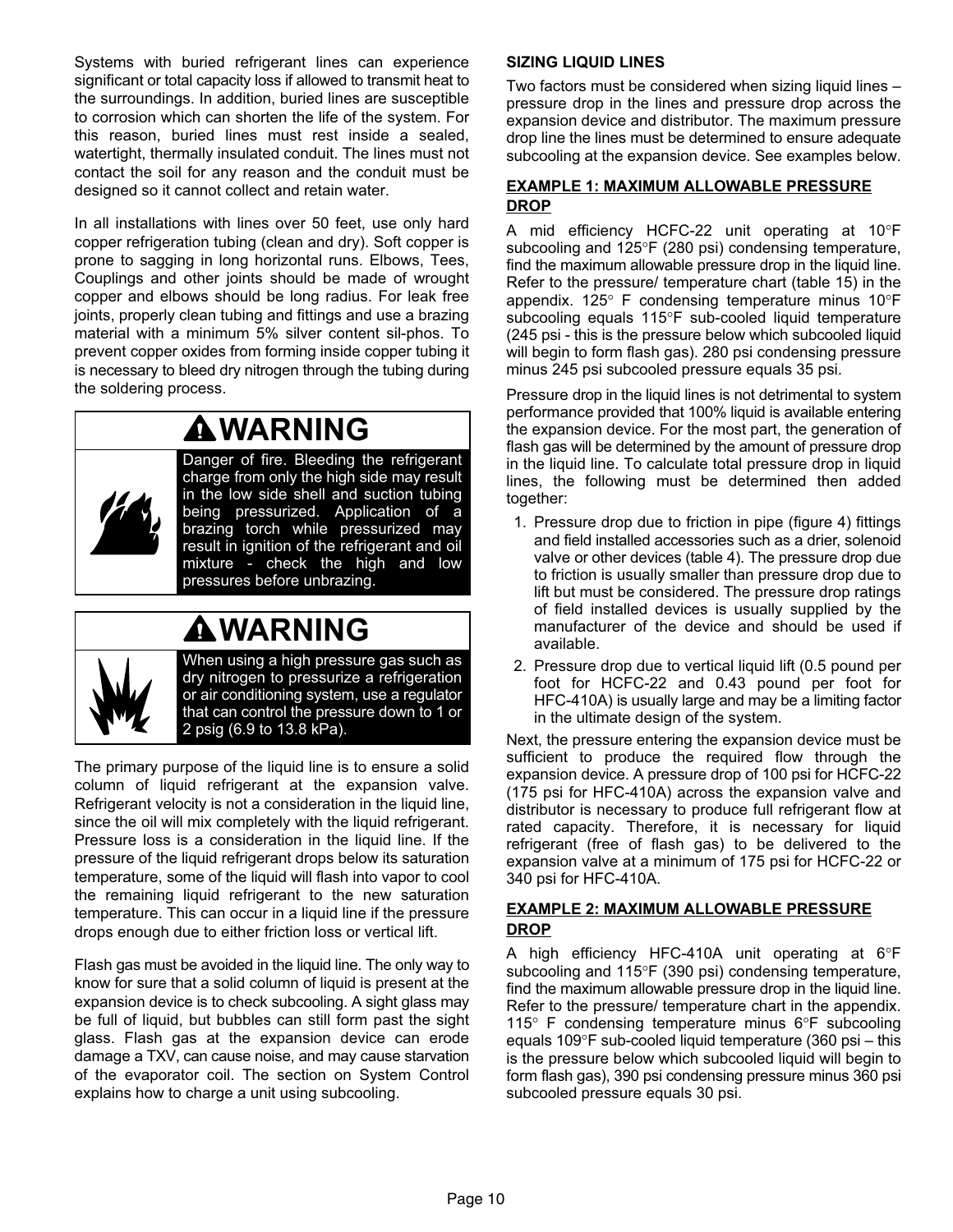<span id="page-10-0"></span>

Figure 4. HCFC−22 Liquid Line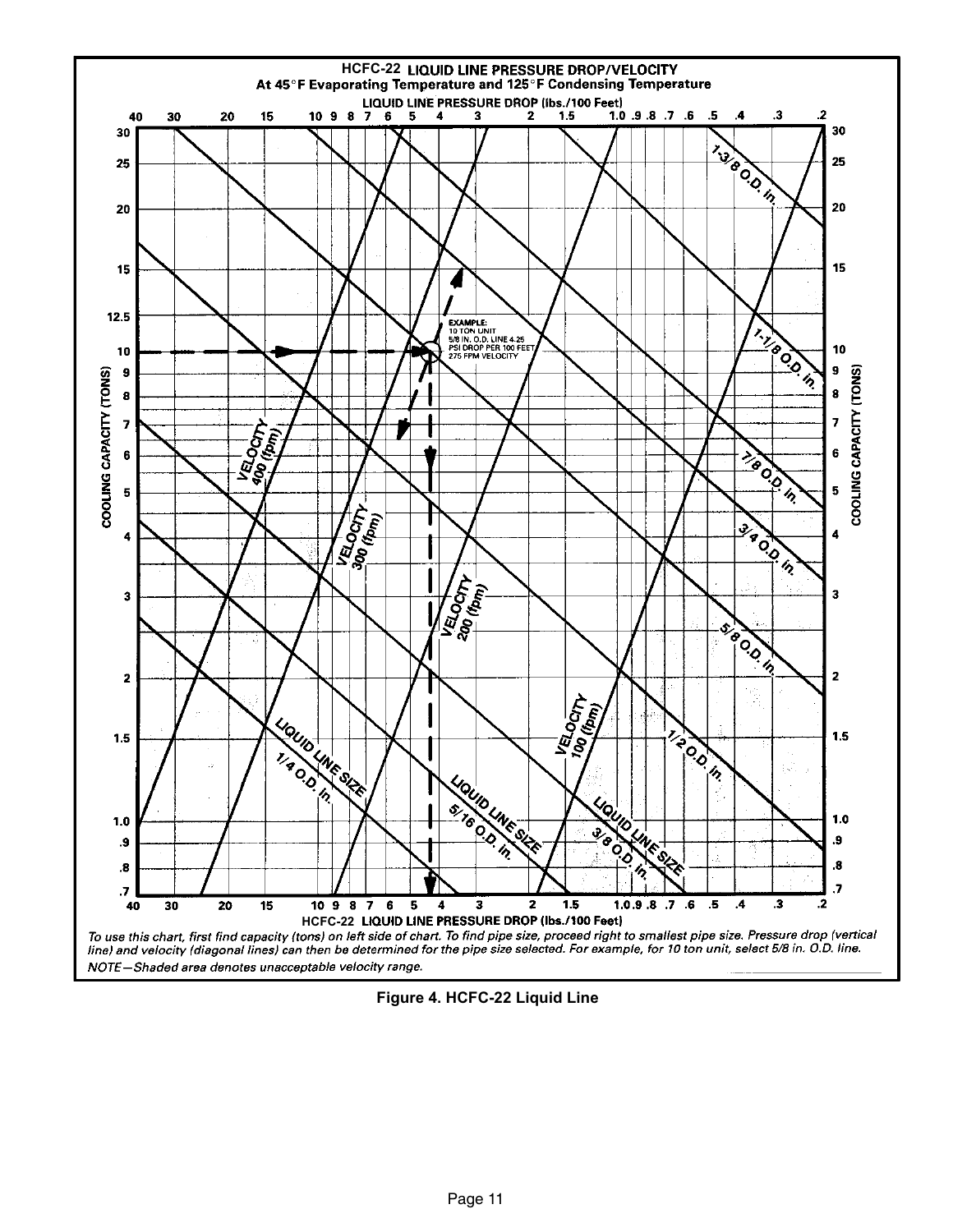<span id="page-11-0"></span>

Figure 5. HFC−410A Liquid Line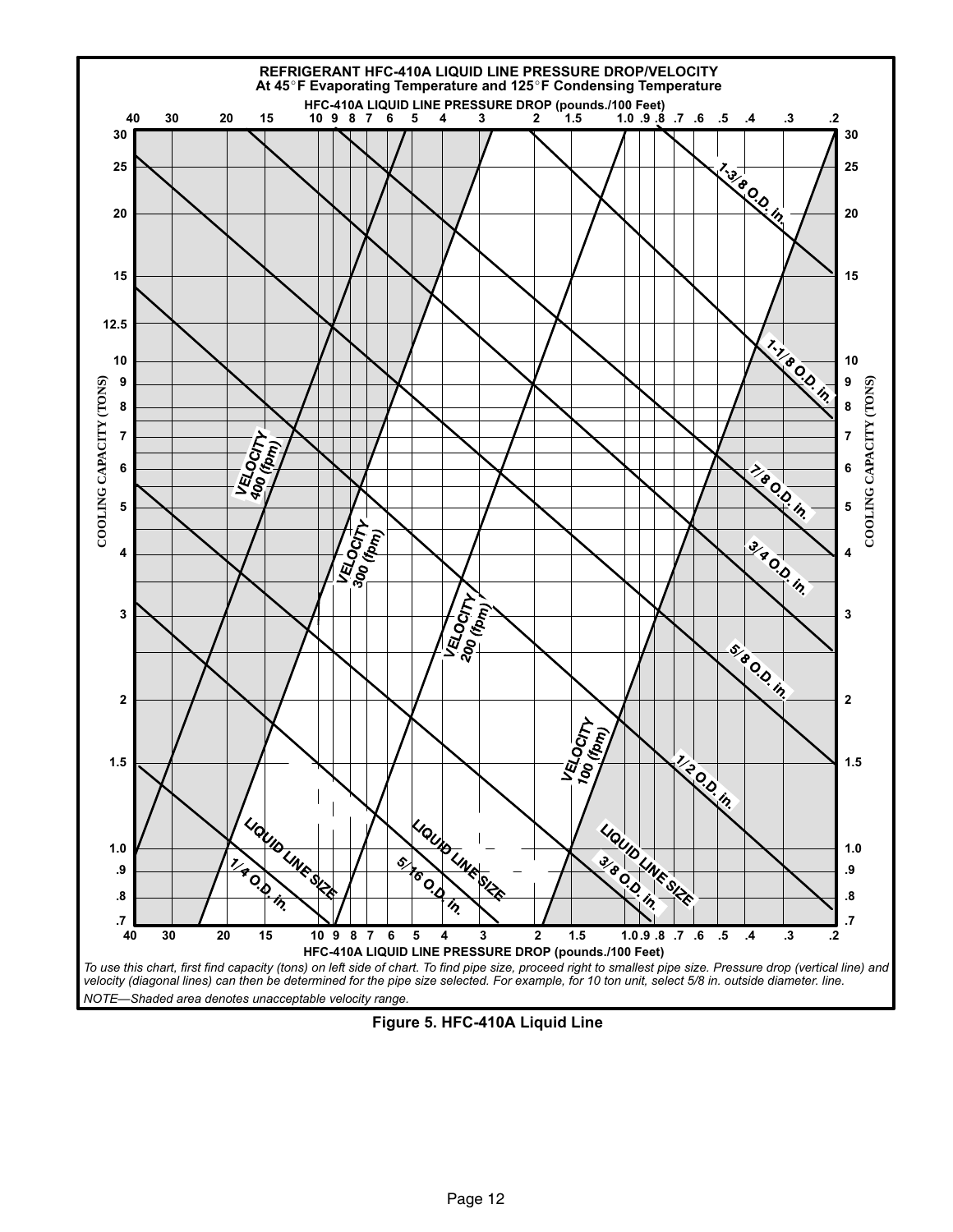<span id="page-12-0"></span>

Figure 6. HCFC−22 Suction Line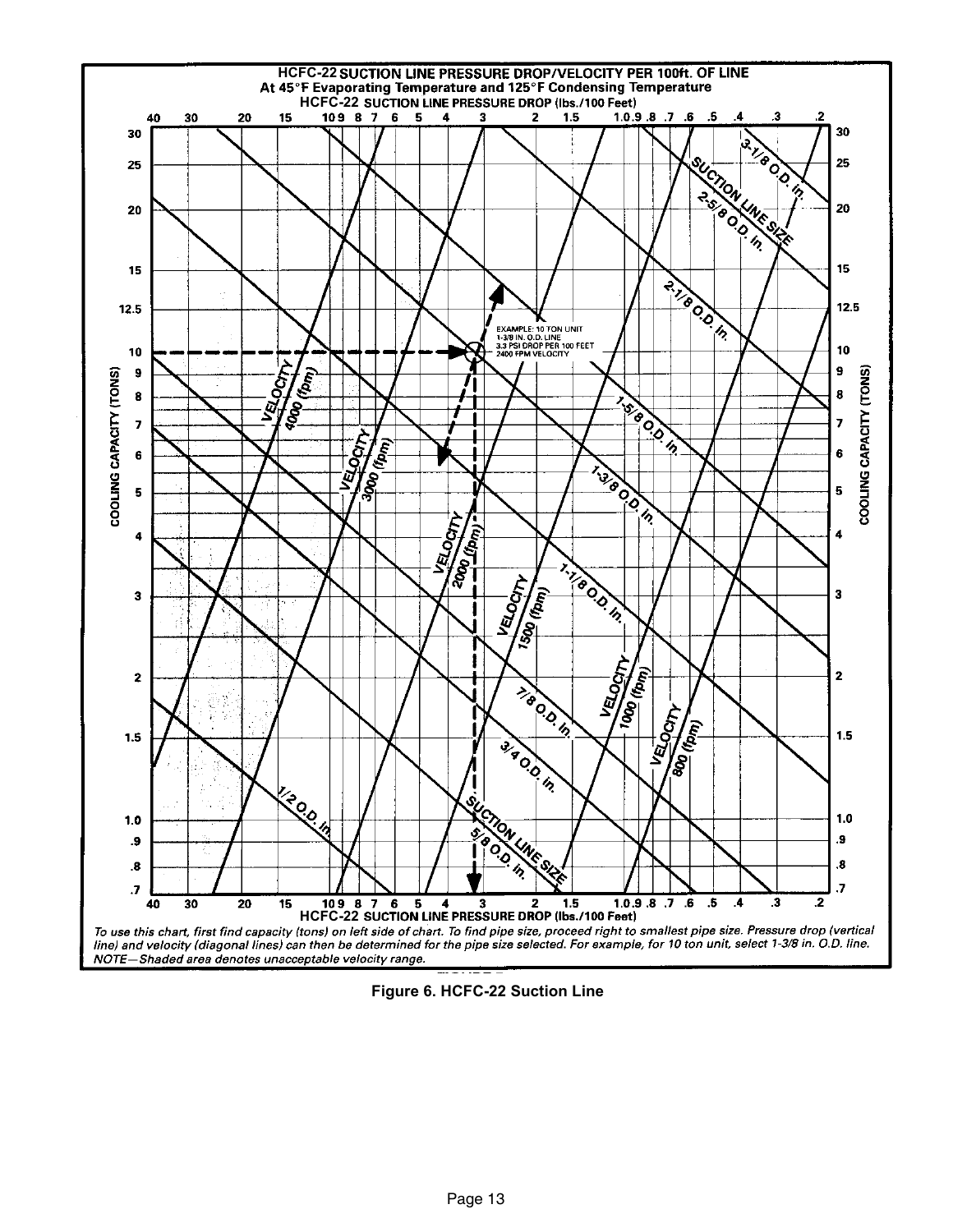

Figure 7. HFC−410A Suction Line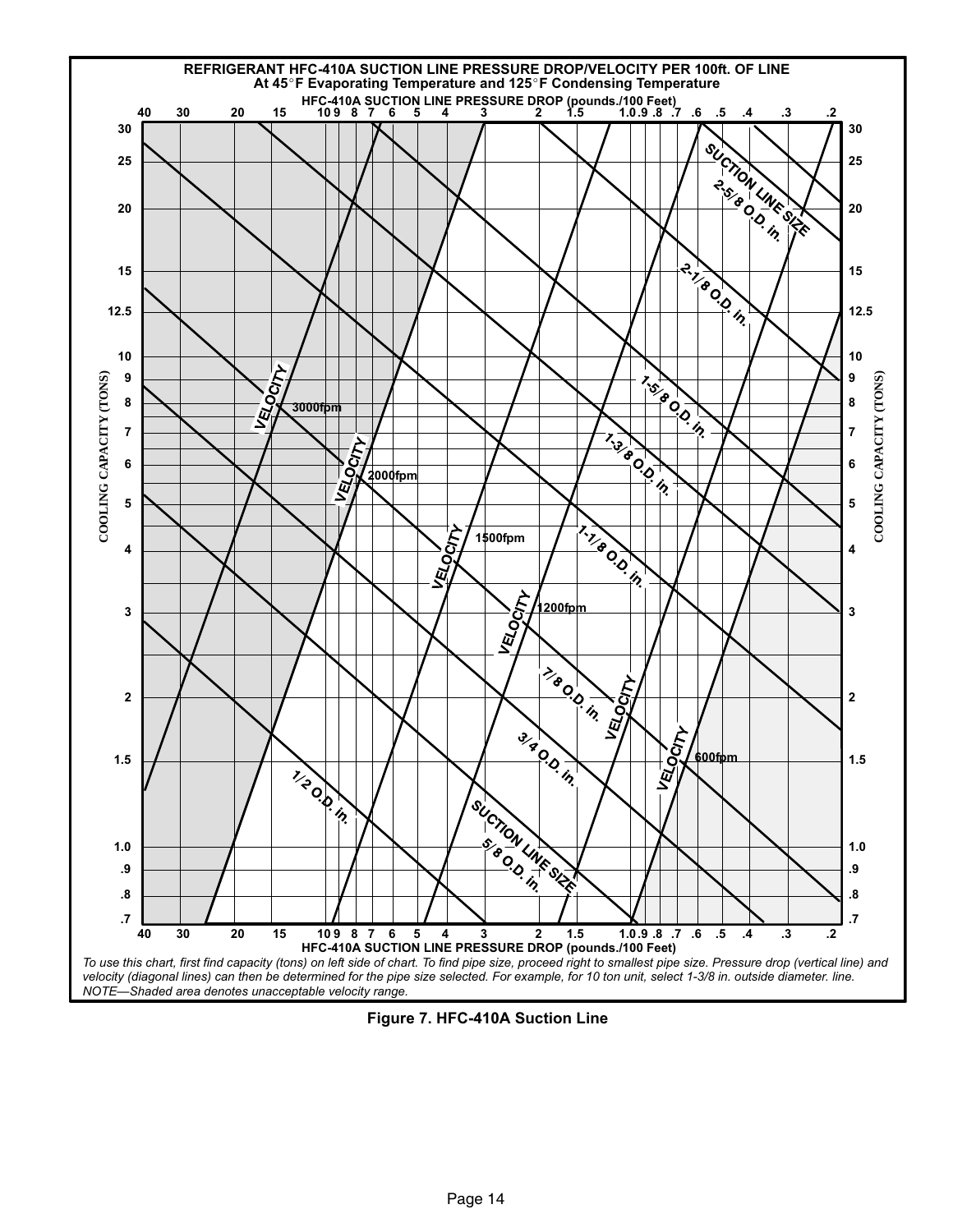## EXAMPLE 5

Given: HCFC−22, 10−ton (single stage) condensing unit on ground level with a 10 ton evaporator on the third level above ground and a total of 96 feet (linear) of piping. Unit is charged with  $10^{\circ}$ F subcooling at 125 $^{\circ}$ F condensing temperature (280 psi HCFC−22 liquid). See figure 8.



Two 90 $^{\circ}$  long radius elbows  $\circledR$  5/8 inch O.D. = 1 foot equivalent feet each.

Total equivalent length = linear length + equivalent length of fittings.

Total equivalent length = 98 feet.

Total friction losses  $=$ 100 feet  $4.25$  psi x 98 feet = 4.17 psi.

Total pressure drop = Total friction losses + lift losses + filter/drier.

Filter drop = 1 psi (by manufacturer)

Lift losses = 40 feet x  $\frac{1}{2}$  psi per foot = 20 psi.

Total pressure drop  $-20$  psi  $+4.17$  psi  $+1$  psi = 25.17 psi.

**Answer**: 5/8 inch O. D. copper tubing can be used. Pressure loss does not exceed maximum allowable pressure drop (6ºF to 7ºF subcooling will be available at the expansion valve and velocity is acceptable.

#### Figure 8. Liquid Line Sizing Example

Find: Select line size from figure [4](#page-10-0).

Figure [4](#page-10-0) illustrates the relationship between liquid line sizing, pressure drop per 100 feet, velocity range and tonnage. When using liquid line solenoid valves, velocities should not exceed 300 fpm to avoid liquid hammer when closing. Enter figure 4 from left and extend to the right to the smallest tube size that will not exceed 300 fpm velocity.

Solution: For a 10 ton system, 5/8 inch outside diameter line with 4.25 psi per 100 feet drop is selected. Now, calculate pressure drop due to friction and liquid lift to determine if this is a good selection.

The pressure lost to two elbows must be added to the equation. The total friction drop for 96 feet of 5/8 inch outside diameter. pipe plus (from table [8](#page-6-0)) 1 equivalent foot per elbow = 98 equivalent feet.

Figure [4](#page-10-0) shows that, in a 10 ton system, we can expect 4.25 psi drop per 100 feet of 5/8 inch outside diameter. copper. When we multiply 4.25/100 by 98 equivalent feet, we see that the total friction loss is 4.17 psi.

Now, we must add the pressure drop for vertical lift. HCFC-22 pressure drop is 1/2 psi per foot of vertical lift. When multiplied by 40 feet vertical lift we find that pressure drop due to lift  $= 20$  psi.

Finally, we have added a filter drier to the liquid line which has 1 psi drop (this number provided by manufacturer).

Add the three components of pressure drop together to find that the total pressure drop in this 5/8 inch line = 25.17 psi.

Now, by comparing 25.17 psi to our maximum allowable pressure drop we find that this setup falls well within the acceptable range. The 5/8 inch line, therefore, is a good selection because it is well below the maximum allowable pressure drop, is in a satisfactory velocity range, uses minimum refrigerant and provides sufficient pressure at the expansion valve.

#### ALTERNATIVE PIPE SIZE

Suppose ¾ inch outside diameter. line with 1.6 psi drop per 100 feet had been selected. The total equivalent length is computed by adding the linear length (96 feet.) plus the equivalent length of the fittings (two  $90^\circ$  elbows at 1.25 feet each). The total equivalent length is 98.5 feet. The total friction drop would have been 1.6/100 multiplied by 98.5 feet = 1.57 psi. When the pressure drop due to lift (20 psi) and the filter drier (one psi) are added we find that the total pressure drop for  $\frac{3}{4}$  inch line = 22.57 psi.

Yet, 3/4 inch line is a less desirable choice. Why?

The difference in pressure drop between 5/8 inch line and 3/4 inch line is only 2.35 psi. But, the larger line adds 5.5 pounds. more refrigerant into the system (see table [11](#page-8-0)). The risk of refrigerant slugging is increased and the smaller line will be less costly. The smaller line should be used.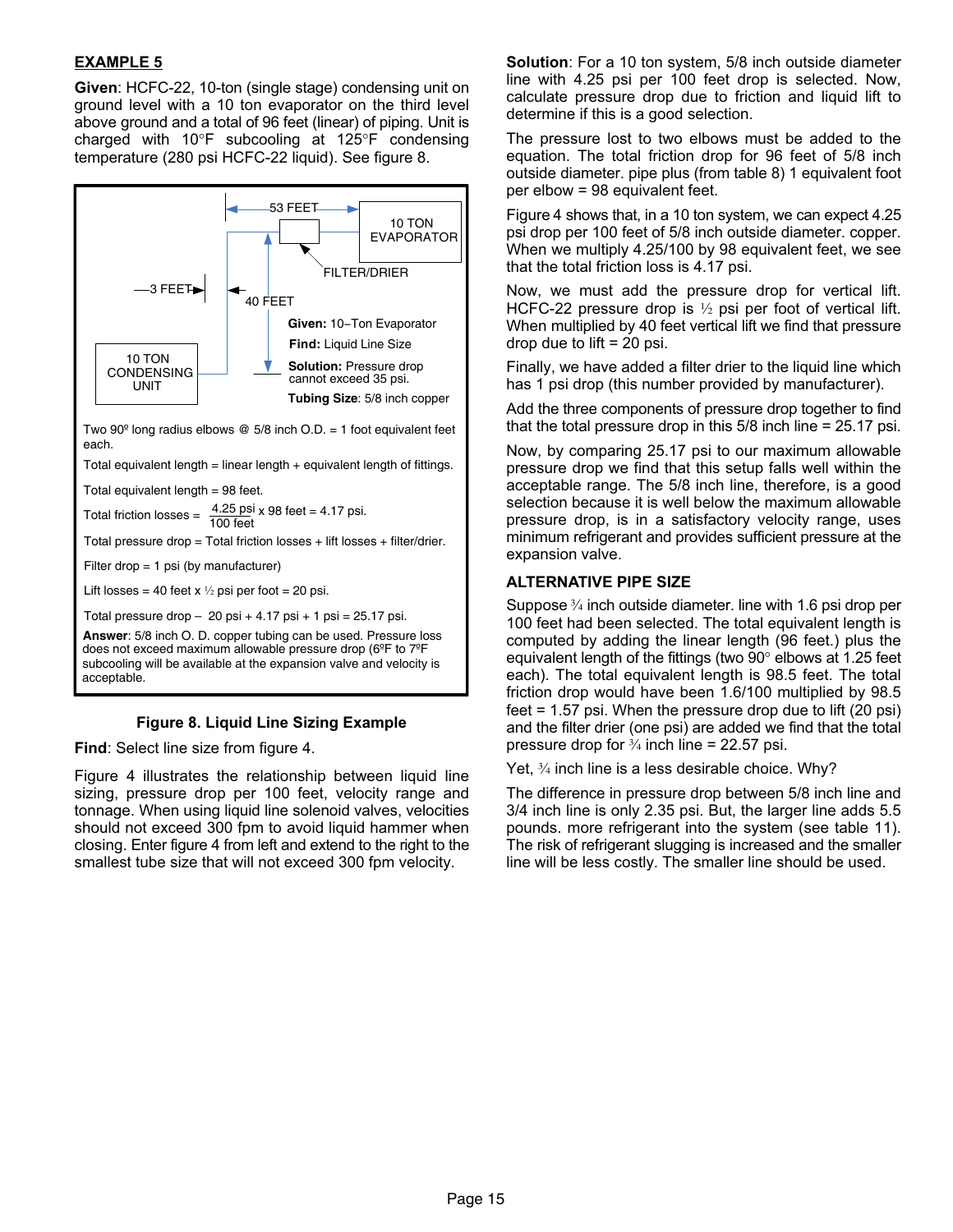<span id="page-15-0"></span>

## Figure 9. Liquid Line Sizing Example (Alternative)

## SIZING SUCTION AND VAPOR LINES

The purpose of the suction line is the return of refrigerant vapor and oil from the evaporator to the compressor. The sizing of vertical risers is extremely important. Movement of oil droplets up the inner surface of the tubing is dependent on the mass velocity of the gas at the wall surface.

The larger the pipe the greater the velocity required at the center of the pipe to maintain a given velocity at the wall surface.

Suction line design is critical. The design must minimize pressure loss to achieve maximum unit efficiency and yet provide adequate oil return to the compressor under all conditions.

Because oil separates from the refrigerant in the evaporator, the suction velocity must be adequate to sweep the oil along. Horizontal suction lines require a minimum of 800 fpm velocity for oil entrainment. Suction risers require 1200 fpm minimum and preferably 1500 fpm regardless of the length of the riser.

Figure [6](#page-12-0) illustrates the relationship between suction line sizing, pressure drop per 100 feet, velocity and cooling tonnage. This chart is used to determine suction line pressure drop which can then be used to determine suction line capacity loss. This chart can also be used to determine suction line velocity to assure oil return to the compressor.

Vertical lift does not significantly affect pressure drop. However, systems will lose approximately 1% capacity for every pound of pressure drop due to friction in the suction line. This 1% factor is used to estimate the capacity loss of refrigerant lines. To use the 1% factor, first you must use figure [6](#page-12-0) to estimate the pressure drop in the total equivalent length of the lines you choose.

The Engineering Handbook capacity ratings of OEM split system equipment show the capacity when matched with a particular indoor coil and 25 feet. of refrigerant line. These capacity ratings have the loss for a 25 feet. refrigerant line already deducted. When you use this manual to estimate the capacity loss due to friction, you must calculate the pressure drop of the entire refrigerant line then subtract the pressure drop of a 25 feet. line. See figure 10. Remember, the objective is to hold refrigerant line capacity loss to a minimum and maintain velocity for adequate oil return.



Figure 10. How to Find Capacity Loss

## CONSIDERATIONS

When an evaporator is located above or on the same level as the condensing unit, the suction line must rise to the top of the evaporator. See figure [11](#page-16-0). This helps prevent liquid from migrating to the compressor during the off cycle. Traps should also be installed at the bottom of all vertical risers.

In air conditioning systems, horizontal suction lines should be level or slightly sloped toward the condensing unit. In air conditioning and heat pump systems, pipe must avoid dips or low spots that can collect oil. For this reason, hard copper should be used, especially on long horizontal runs.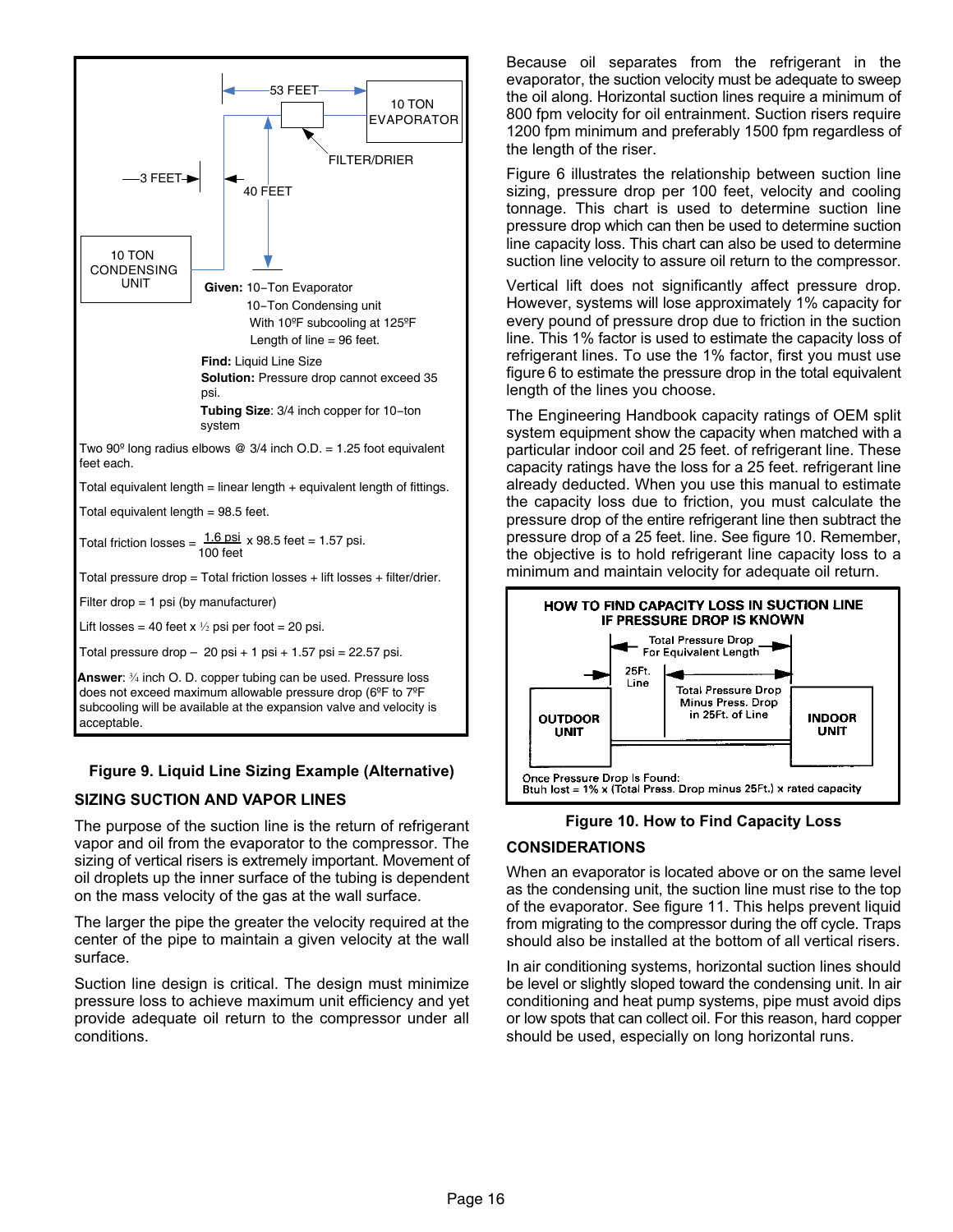<span id="page-16-0"></span>

Figure 11. Suction Line Piping Indoor Coil above Outdoor Unit or Same Level

To aid in the return of oil, a trap should be installed at the bottom of any suction riser (remember, a heat pump vapor line can act as a suction riser when refrigerant flow is reversed).

When selecting suction/vapor line sizes, the following points must be remembered:

- 1. Velocity must be maintained in order to provide adequate oil return to the compressor.
- 2. Capacity loss must be held within the job requirements.

Field installed components, such as suction line driers, mufflers, etc. contribute to both pressure drop and capacity loss. The resultant pressure drop must be considered (see manufacturer's data for pressure drop information).

## SIZING PROCEDURE

Before selecting pipe size, make a sketch of the layout complete with fittings, driers, valves etc. Measure the linear length of each line and determine the number of ells, tees, valves, driers etc. Add equivalent length of fittings (table 4) to linear length of pipe to get total equivalent length used in determining friction loss.

## EXAMPLE 1: SUCTION LINE SIZING PROCEDURE

Given: Five ton HCFC−22 (60,000 Btuh) condensing unit on same level with condenser, with 65 feet of piping and eight elbows (as in figure 11).

Find: Select tube size from figure [6.](#page-12-0)

Figure [6](#page-12-0) illustrates the relationship between suction line sizing, pressure drop per 100 feet, velocity range and tonnage.

Solution: Enter figure [6](#page-12-0) from left (tons capacity) and extend to the right to the smallest tube size with velocity less than 3000 fpm.

Suction line velocity should not exceed 3000 fpm in order to avoid possible noise complaints. This rule may be slightly exceeded when added velocity is required to entrain oil vertically.

1−1/8 inch outside diameter line with 2.8 psi per 100 feet pressure drop and 1950 fpm velocity is selected. Now calculate pressure drop due to friction loss to determine if this is a good selection.

65 feet of pipe, plus eight elbows (1.8 equivalent feet each, from table  $8$ ) = 79.4 feet equivalent length.

When we multiply 2.8/100 by 79.4 equivalent feet, we see that the total friction loss is 2.22 psi.

1−1/8 inch line appears to meet the requirements in figure [6.](#page-12-0) Find the capacity loss in 1−1/8 in. line to determine net capacity.

Air Conditioning and Heat Pump system capacities are based on matched systems with 25 equivalent feet of refrigerant line operating at ARI conditions. As figure [10](#page-15-0) shows, the pressure drop in 25 feet of line must be subtracted from the total equivalent length.

The pressure drop in 25 feet of 1−1/8 inch line is:

2.8/100 multiplied by 25 = 0.7 psi

The additional pressure drop for the line is:

2.22 psi minus 0.7 psi = 1.52 psi

The capacity loss (figure 10) is:

0.01 x 1.52 x 60,000 = 912 Btuh or approximately 1.5%.

## EXAMPLE 2: ALTERNATIVE PIPE SIZE

Suppose 7/8 inch outside diameter. line with a pressure drop of 12 psi per 100 feet had been selected. 65 feet of pipe, plus eight elbows (1.5 equivalent feet each) = 77 feet equivalent length. The total friction drop would be 12/100 multiplied by  $77 = 9.24$  psi.

The pressure drop in 25 feet of 7/8 inch line is:

12/100 multiplied by  $25 = 3$  psi

The additional pressure drop for the line is:

9.24 psi minus 3 psi = 6.24 psi

The capacity loss (figure 10) is:

$$
0.01 \times 6.24 \times 60,000 = 3744
$$
 Btuh or approximately  $6.24\%$ .

This is a poor selection for two reasons:

- 1. The high velocity may cause excess auction line noise.
- 2. The capacity loss may not be acceptable if the system is designed with close tolerance.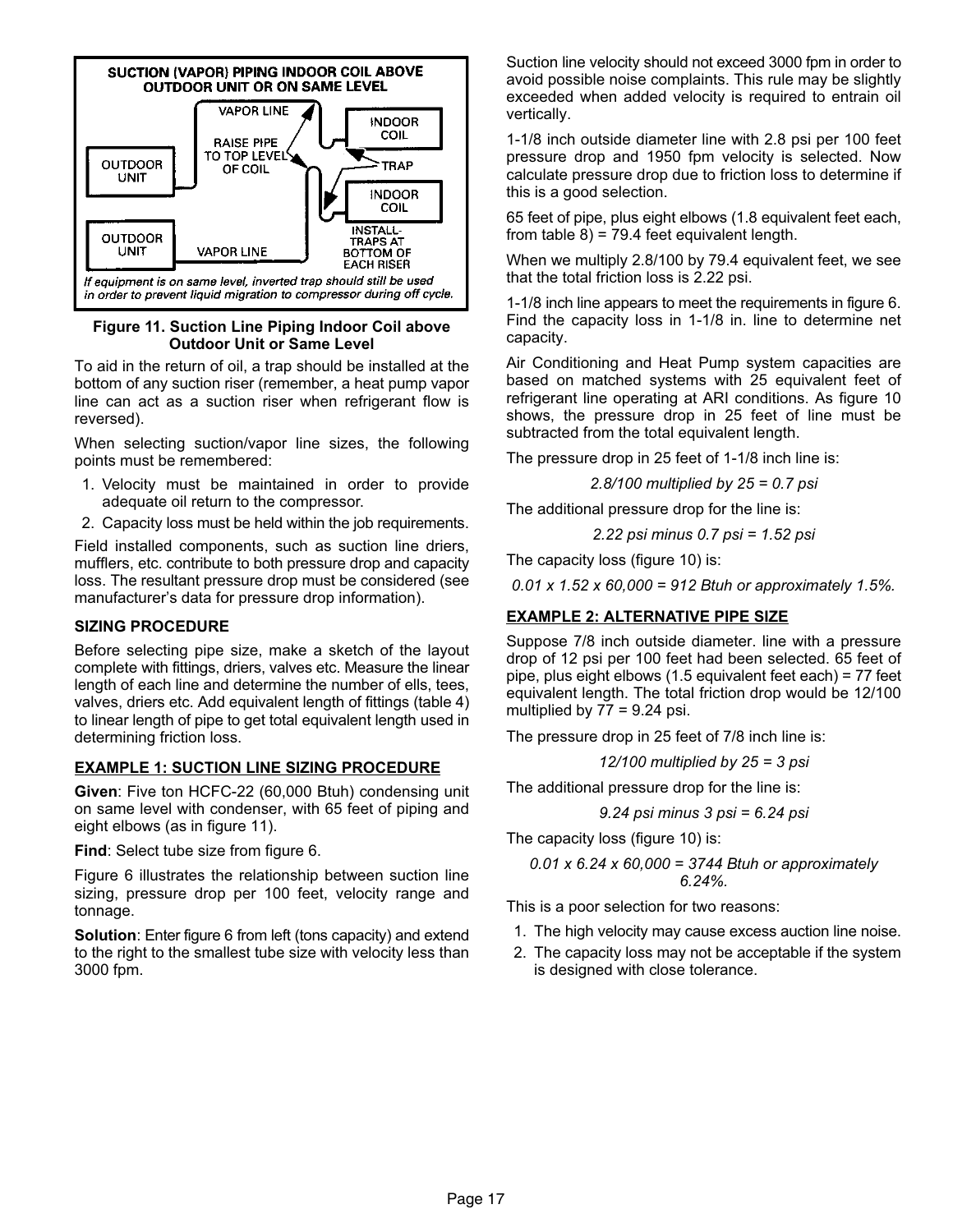#### EXAMPLE 3: SUCTION LINE SIZING PROCEDURE

Given: 7−1/2 ton condensing unit with evaporator lower than condenser, with 112 feet of piping and four elbows. The piping includes 20 feet of vertical lift and 92 feet of horizontal run.





Find: Select tube size from figure [6.](#page-12-0)

Solution: 1−1/8 inch outside diameter. line with 6 psi per 100 feet pressure drop and 2900 fpm velocity is selected. Now, calculate pressure drop due to friction to determine if this is a good selection.

From table [8](#page-6-0), four ells at 1.8 equivalent feet each = 7.2 equivalent feet. When added to the 112 feet of pipe, the total equivalent feet becomes 119.2 feet (round up to 120 feet).

When we multiply 6/100 by 120 equivalent feet, we see that the total friction loss is 7.2 psi.

Use figure [6](#page-12-0) to calculate the pressure drop in 25 feet of 1−1/8 inch line. When we multiply 6/100 by 25 feet, we see that the friction loss is 1.5 psi.

The capacity lost in the **total equivalent length** of the refrigerant line (using figures 8 and 10) =  $1\%$  x (7.2 – 1.5) x 90,000.

Btuh lost =  $0.01 \times (5.7) \times 90,000$ 

Btuh lost =  $5130$ 

Capacity loss for the line selected is approximately 5.7%.

The preceding calculation shows that this is a workable system but will result in a loss of capacity and efficiency.

#### EXAMPLE 4: ALTERNATIVE PIPE SIZE

Using the same (7−1/2 ton) example, this time select 1−3/8 inch outside diameter. line. 1−3/8 inch outside diameter. line with 2 psi per 100 feet pressure drop has 1760 fpm velocity. Now calculate pressure drop due to friction loss to determine if this is a better selection.

From figure [5](#page-11-0), four elbows at 2.4 equivalent feet each = 9.6 equivalent feet. When added to the 112 feet of pipe, the total equivalent feet becomes 121.6 feet (round up to 122 feet).

When we multiply 2/100 by 122 equivalent feet, we see that the total friction loss is 2.4 psi.

Use figure [6](#page-12-0) to calculate the pressure drop in 25 feet of 1−3/8 inch line. When we multiply 2/100 by 25 feet, we see that the friction loss is 0.5 psi.

The capacity lost in the **total equivalent length** of the refrigerant line (using figures 8 and 10) =  $1\%$  x (2.4 – 0.5) x 90,000.

Btuh lost =  $0.01 \times (1.9) \times 90,000$ 

Btuh lost  $= 1710$ 

Capacity loss for the line selected is approximately 1.9%.

The conditions in this example will allow either 1−1/8 inch or 1−3/8 inch suction line to be used since capacity loss is minimized and velocity is sufficient to return oil to the compressor.

## EXAMPLE 5: SUCTION SIZING WITH VARIABLE <u>CAPACITY — TWO STAGE CONDENSING UNIT</u>

Some variable capacity installations may use a single suction riser for minimum load conditions without serious penalty at design load. OEM units with two−stage compressors have approximately 67% capacity at low stage and normally do not require double suction risers

Given: 15 ton two−stage condensing unit with a single 15 ton (dual circuit) evaporator.

High Stage Capacity = 15 tons and,

Low Stage Capacity = 9 tons.

The system is plumbed with the evaporator 60 feet below the condensing unit and 40 feet horizontally away from the condensing unit. A trap is plumbed at the bottom of the riser. The trap is composed of  $90^\circ$  ells.

Find: Determine if single suction riser is suitable or if double suction riser must be used.



Figure 13. Two Speed Sizing Example

Solution: Select the line size based on full unit capacity (15 tons) 1−5/8 inch outside diameter. line with 3 psi per 100 feet pressure drop and 2600 fpm velocity (at full capacity) is selected. Then determine the equivalent length of the segment to calculate the pressure drop.

60 feet of pipe (vertical), plus 40 feet of pipe (horizontal), plus four  $90^{\circ}$  elbows (2.8 equivalent feet each) = 111.2 equivalent feet length (round to 111).

From figure [6](#page-12-0), 1−5/8 inch outside diameter. suction line with 15 tons capacity has three psi drop per 100 feet. When we multiply 3/100 by 111 equivalent feet, we see that the total friction loss is 3.3 psi.

Use table [8](#page-6-0) to calculate the pressure drop in 25 feet of 1−5/8 inch line. When we multiply 3/100 by 25 feet, we see that the friction loss is 0.75 psi.

The capacity lost in the **total equivalent length** of the refrigerant line (using figures 8 and 10) =  $1\%$  x (3.3 – 0.75) x 180,000.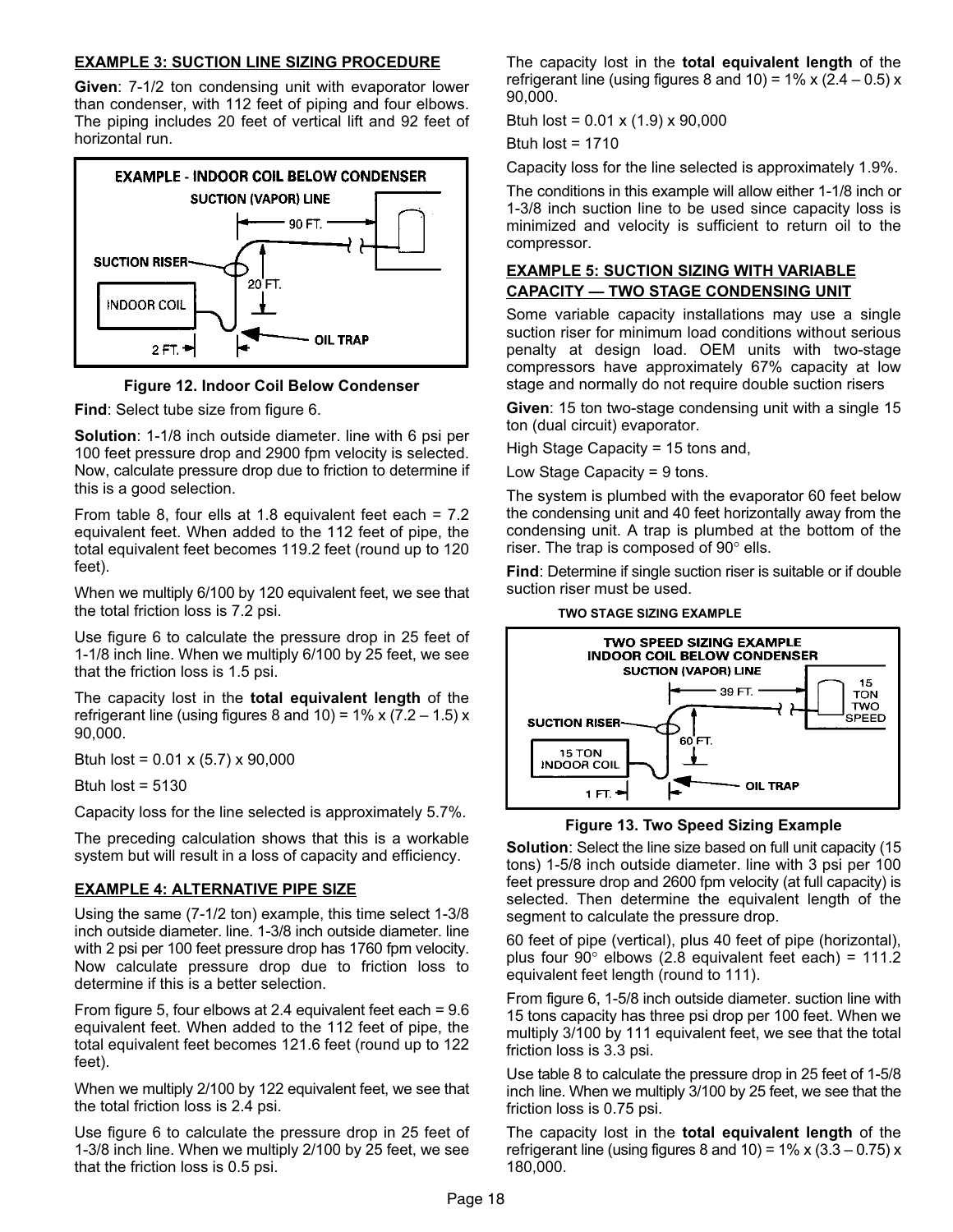Btuh lost = 0.01 x (2.55) x 180,000

Btuh lost =  $4590$ 

Capacity loss for the line selected is approximately 2.55%.

## LOW STAGE CAPACITY

1−5/8 inch line appears to be appropriate for this system operating at full (15 ton) capacity. Now we must check the low stage (9 ton) capacity to determine if 1−5/8 inch line is appropriate.

OEM two stage units operate at approximately 60% capacity when operating on low stage:

15 tons  $x$  0.6 = 9 tons (if an engineering data sheet is available use the actual capacities rather than this approximation).

Nine tons capacity when used with 1−5/8 inch pipe (figure 8) indicates a velocity of 1500 fpm. This is sufficient to return oil to the compressor and meets the requirement of maintaining at least 1200 fpm in vertical risers.

When comparing high stage to low stage performance in this case we find that a single 1−5/8 inch suction riser may be used and double suction risers are not required.

#### EXAMPLE 1: SUCTION SIZING VARIABLE CAPACITY – HOT GAS BYPASS

There are two basic types of hot gas bypass kits. The most desirable is the type that feeds the hot gas from the compressor discharge line to a side tap on the distributor in the evaporator coil. When installed in this manner, full flow of suction gas is maintained in the suction line and suction piping should follow standard procedures as outlined in the previous sections.

The second type of hot gas bypass is installed and connected within the condensing unit. This is known as a run−around hot gas bypass in that hot compressor discharge gas and liquid from the liquid line are circuited to the hot gas bypass valve and directly into the suction line. This method reduces flow through the evaporator and suction line. Special handling of suction risers is required.

Refer to OEM instructions for proper installation of the hot gas bypass kit.

## When to Use Double Suction Risers

If a condensing unit can unload more than 50% either by a hot gas bypass (run−around cycle) or other mechanical means, double suction risers may be required.

If the condensing unit unloads less than 50%, suction lines can be generally sized in accordance with the previous sections. If the suction velocity is high enough to entrain oil when the unit is operating at reduced capacity, double suction risers are generally not required.

In general, double suction risers are required any time the minimum load on the compressor does not create sufficient velocity in vertical suction risers to return oil to the compressor. Double suction risers are also generally required any time the pressure drop or velocity in a single suction riser is excessive.

#### How Double Suction Risers Work

Figure 14 shows a typical double suction riser installation. A trap is installed between the two risers as shown. During partial load operation (figure 15) when gas velocity is not sufficient to return oil through both risers, the trap gradually fills with oil until the second riser is sealed off. When this occurs, the vapor travels up the first riser only. With only the first riser being used, there is enough velocity to carry the oil. This trap must be close coupled to limit the oil holding capacity to a minimum. Otherwise, the trap could accumulate enough oil on a partial load to seriously lower the compressor crankcase oil level.

The second suction riser must enter the main suction line from the top to avoid oil draining down the second riser during a partial load. See figure 15.







## Figure 15. Typical Sizing − Double Suction Riser

#### Sample Calculation

Given: Ten ton condensing unit with hot gas bypass (runaround type) or mechanical unloaders capable of 65% unloading. Matched evaporator is located below condensing unit. Piping will require 57 (linear) feet of pipe (figure [16](#page-19-0)). Construction without double suction risers will only require 2 ells.

## Find:

- 1. Select tube sizes for horizontal runs and risers (figure [6](#page-12-0)).
- 2. Determine if double suction risers are needed.
- 3. Size double suction riser for proper system performance.

Solution: Size each segment based on the tons of refrigerant that will flow in the segment.

Full load capacity = 10 tons. Minimum load capacity is 35% of 10 tons = 3.5 tons. The difference between full capacity and part load capacity is 6.5 tons.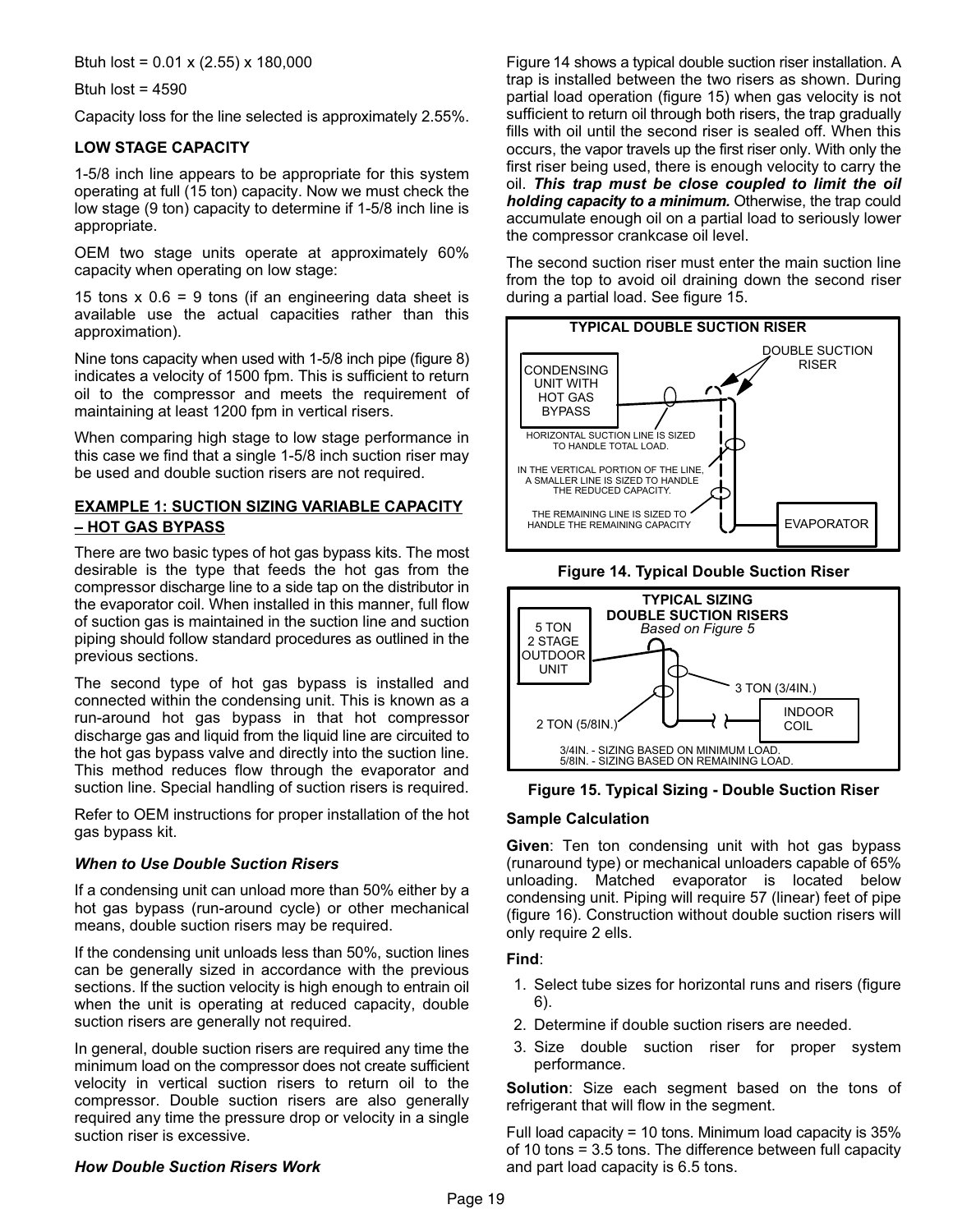<span id="page-19-0"></span>From figure [6](#page-12-0), select a pipe size for full load capacity. 1−3/8 inch outside diameter. pipe with 3.3 psi drop per 100 feet and 2400 fpm velocity is selected. Now, by using figure [6,](#page-12-0) find the velocity for the selected pipe size at part load capacity. The part load velocity is approximately 850 fpm. 850 fpm is sufficient to return oil in horizontal runs but not in vertical risers.



Figure 16. Double Suction Riser

If we tried to size this system by simply reducing the riser size to 1−1/8 inch, we would find the velocity in the riser to be excessive (3800 fpm) when the system is operating at full capacity. As a result of these obstacles, this system will require construction of double suction risers. Construction of double suction riser will require five ells and two tees total for a system.

#### Size small riser — Riser carrying smallest part of load

The unit produces 3.5 tons capacity at minimum load. Select from figure [6](#page-12-0) a 7/8 inch outside diameter. line (smallest line with acceptable velocity). When operating at 3.5 tons capacity, this line will operate at 2500 fpm and will produce 6 psi drop per 100 feet.

## Size larger riser — Riser carrying largest part of load

The larger line carries 6.5 tons capacity at full load. Select from figure [6](#page-12-0) a 1−1/8 inch outside diameter. line (smallest line with acceptable velocity). When operating at 6.5 tons capacity, this line will operate at 2500 fpm and will produce 4.5 psi drop per 100 feet.

## Putting the Segments Together

Next, we must determine if the line sizes we selected will result in satisfactory pressure drop between the condensing unit and the evaporator.

Start by finding the total equivalent feet of the large (B) riser. 15 feet of pipe, plus two tees (branch side of tee at 4.5 equivalent feet each), plus four elbows (1.8 equivalent feet), plus one tee (line side of tee at 1.0 equivalent feet) = 21.0 equivalent feet length.



Figure 17. Double Suction Riser Construction

Use the total equivalent length of each riser to compute the pressure drop of each riser. For the large (B) riser, 1−1/8 inch outside diameter. suction line with 6.5 tons capacity has 4.5 psi drop per 100 feet. When we multiply 4.5/100 by 31.2 equivalent feet, we see that the total friction loss is 1.4 psi.

For the small (A) riser, 7/8 inch outside diameter. suction line with 3.5 tons capacity has six psi drop per 100 feet. When we multiply 6/100 by 21 equivalent feet, we see that the total friction loss is 1.26 psi.

The total pressure drop for the riser is equal to the average of the pressure drop in both risers:

1.4 (B riser pressure drop) + 1.26 (A riser pressure drop) = 2.66

 $2.66 \div 2 = 1.33$  (average pressure drop through A and B risers).

Find the pressure drop for the horizontal run of pipe. 1−3/8 inch pipe at 10 tons of capacity has 3.3 psi drop per 100 feet. When we multiply 3.3/100 by 61 equivalent feet, we see that the total friction loss is 2.01 psi.

The pressure drop through the risers is added to the pressure drop through the horizontal run to find the total pressure drop for the system:

2.01 psi (horizontal run) plus 1.33 psi (avg. riser) = 3.34 psi.

Use figure [6](#page-12-0) to calculate the pressure drop in 25 feet of 1−3/8 inch line. When we multiply 3.3/100 by 25 feet, we see that the friction loss is 0.825 psi.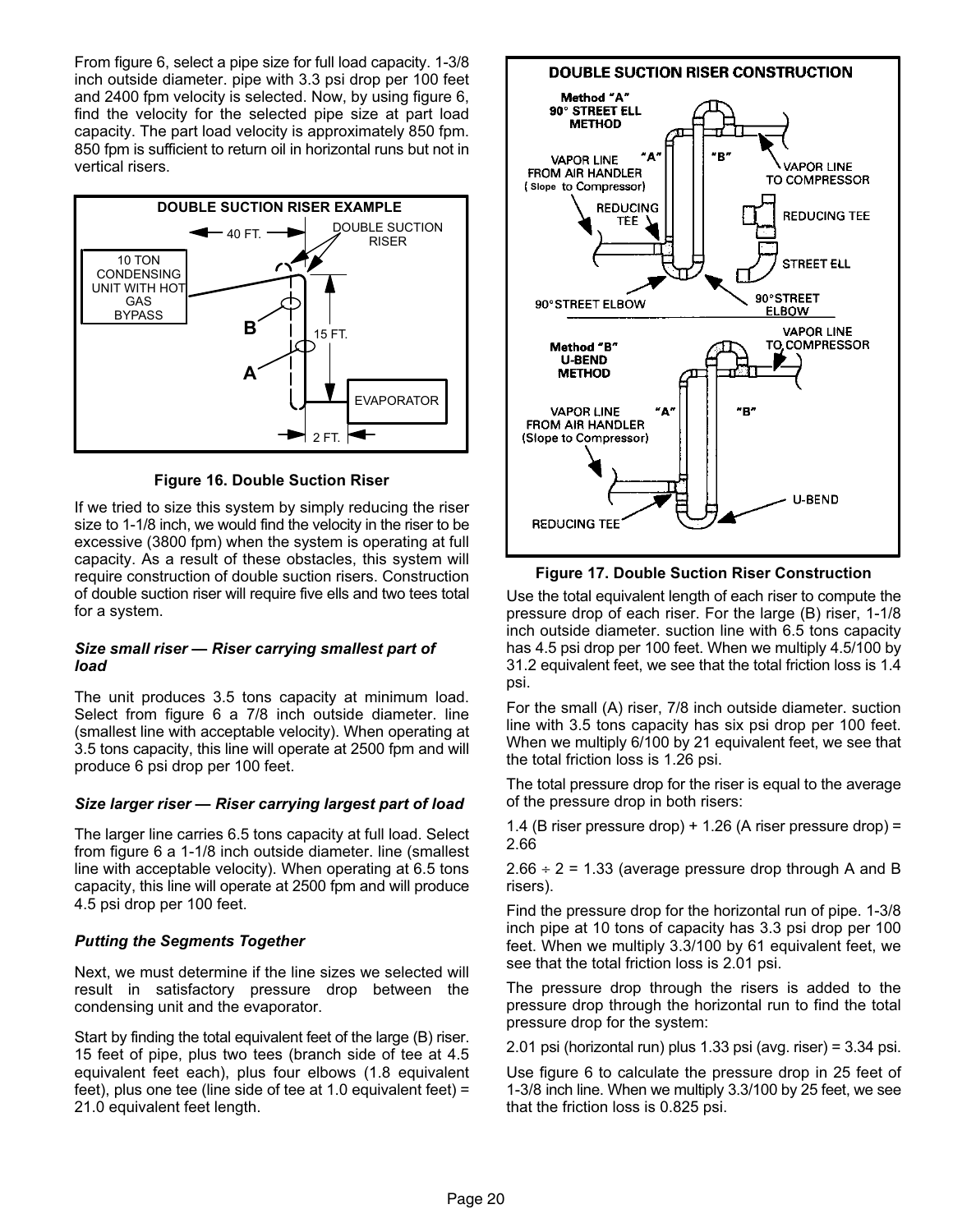<span id="page-20-0"></span>The capacity lost in the total equivalent length of the refrigerant line (using figures [6](#page-12-0) and [10](#page-15-0)) =  $1\%$  x (3.34 – 0.825) x 120,000.

Btuh lost =  $0.01 \times (2.515) \times 120,000$ 

Btuh lost  $= 3018$ 

Capacity loss for the line selected is approximately 2.5%.

#### Two Stage Applications

Many two stage applications will require a reduction in suction riser size to maintain adequate velocity for oil return at low stage. For example, a 5−ton two stage system will normally use a 1−1/8 inch suction line (figure [6\)](#page-12-0). A suction riser in this system may be reduced to 7/8 inch pipe size while the horizontal runs may use 1−1/8 inch pipe size.

Figure [6](#page-12-0) shows the tradeoffs that will result from downsizing the riser. The disadvantage is that the riser will exceed 3000 fpm when operating at full capacity (potential for sound transmission). In addition, the pressure drop in the smaller line will result in significantly greater pressure drop (capacity loss). The advantage is that the smaller line will guarantee sufficient velocity for oil return when operating at reduced capacity.

If, by reducing the riser pipe size, the pressure drop (capacity loss) becomes unacceptable, the system must be designed with double suction risers.

#### **Accumulators**

Accumulators have to pipe in between the reversing valve and compressor on heat pumps, which usually do not have room, especially in the under 5−ton units. Accumulator sizing should be based on total system charge. A good rule of thumb is to select an accumulator that can accommodate 2/3 of the total system charge.

Accumulators are not normally required on cooling only systems with a non bleed TXV and crankcase heater.

Suction line size may be increased to minimize pressure drop, provided that velocities are adequate. Liquid line sizes should never be increased or decreased. Larger liquid lines will add unnecessary charge to the system.

If liquid refrigerant is allowed to flood through an air conditioning system and return to the compressor before being evaporated, it may cause damage to the compressor due to liquid slugging, loss of oil from the crankcase, or bearing washout. To protect against this condition on systems vulnerable to liquid damage, a suction accumulator may be necessary.

Flooding typically can occur on heat pumps at the time the cycle is switched between heating and cooling, reversal before and after defrost, and during low ambient heating operation. Flooding can also occur during normal pressure equalization at system shut off, especially in systems with large refrigerant charges. This is true for both heat pumps and air conditioners.

The accumulator's function is to intercept liquid refrigerant before it can reach the compressor crankcase. It should be located in the compressor suction line between the evaporator and the compressor, and must have provisions for a positive return of oil to the crankcase so that oil does not become trapped in the accumulator. The liquid refrigerant and oil must be metered back to the compressor at a controlled rate to avoid damage to the compressor.

The actual refrigerant holding capacity needed for a suction accumulator is governed by the requirements of the particular application, and should be selected to hold the maximum liquid refrigerant flood back anticipated.

One of the most critical areas of heat pump application is the proper control of liquid refrigerant under low ambient heating conditions. System design must maintain a delicate balance between sufficient flooding to adequately cool the compressor, while avoiding excessive flooding which would adversely affect lubrication. When coil defrost is required, the compressor is exposed to sudden surges of liquid that can create extreme stresses in the compressor.

The accumulator can act as a reservoir for refrigerant during the heating cycle when system imbalance or an overcharge from field service result in excessive liquid refrigerant in the system, storing the refrigerant until needed and feeding it back to the compressor at an acceptable rate.

Major movements of refrigerant take place at the initiation and termination of a defrost cycle, and while it is not necessary or even desirable to stop this movement, it is essential that the rate at which the liquid refrigerant is fed back to the compressor be controlled. Again the accumulator can effectively maintain the crankcase temperature at acceptable limits.

## System Control

To operate at rated capacity and efficiency, all air conditioning and heat pump systems must be properly charged. Most equipment manufactured in recent years depends on subcooling to attain rated capacity and efficiency. See definition of subcooling in glossary of terms. A unit can operate at what appears to be normal pressure and temperature, and if the refrigerant charge does not provide the proper subcooling for the application, as much as 8 to 10% of its capacity can be lost without any reduction in power consumption.

Some OEM equipment is designed to operate at peak efficiency with less than  $10^{\circ}$ F subcooling. Yet, if the refrigerant incurs much restriction, such as that experienced in vertical lift, less subcooling may not be adequate and a loss of capacity will be experienced.

OEM equipment is designed so the refrigerant charge may be adjusted in order to obtain 10-12°F subcooling on HCFC-22 units, 6-8°F subcooling on HFC-410A units.

Many charging methods are available (charts, superheat, approach, sight glass) but none of these methods will assure you of a solid column of liquid at the expansion valve. A favorite of the service technician has been the sight glass. It will show that a solid column of liquid is present, but it will not provide information regarding subcooling. A common problem with a sight glass in a long line system is that flash gas can form after the sight glass and before the expansion valve. The sight glass should not be used to determine proper system charge.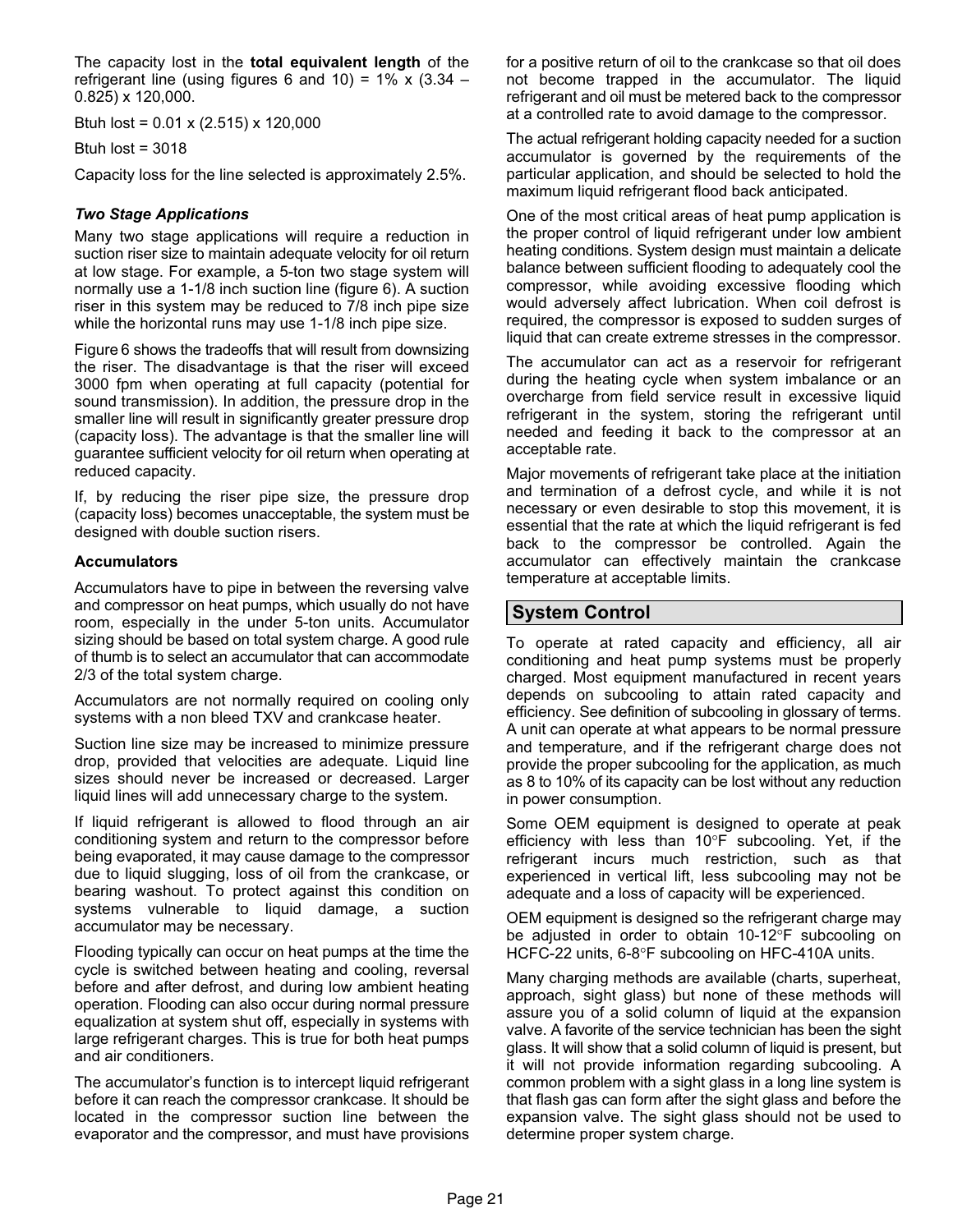#### <span id="page-21-0"></span>HOW TO CHARGE A UNIT USING SUBCOOLING

- 1. Indoor temperature must be between 70 F and 80 F.
- 2. Measure liquid line temperature with temperature sensor.
- 3. Hook up gauges to liquid and suction lines.
- 4. Turn on unit (cooling mode if heat pump high stage if two stage compressor) and operate long enough for pressure to stabilize (at least five minutes).
- 5. Read condensing temperature from gauge and read liquid line temperature from the thermometer.
- 6. To achieve 10 F subcooling, liquid line should be 10 F cooler than condensing temperature. The amount of subcooling will vary with outdoor temperature.

Add refrigerant to make liquid line cooler.

 $NOTE$  — If system is grossly overcharged, liquid line will get warmer as refrigerant is added.

 $NOTE$  — After checking charge, if suction pressure is excessively low, do not add charge. Check filters, air volume and check for restrictions in system (i.e., strainers, driers, expansion valve, etc.).

Recover refrigerant to make liquid line warmer.

LOW AMBIENT CHARGING (BELOW 70 F OUTDOOR TEMPERATURE.)

Airflow will need to be restricted in order to boost liquid line pressure above 240 psig for HCFC−22, or 400 psig for HFC−410A.

In order to obtain proper results, it is important that you block equal sections of the coil with cardboard, plastic sheet or similar material. On formed (wrap around) coils, the blockage should be applied totally covering the coil from top to bottom and then extending from side to side.



#### Figure 18. Blocking Outdoor Coil

|                               | <b>Product Family</b>  |                          | Low Ambient Operation<br>Without Low Ambient Kit<br>Installed                                           | Low Ambient Operation with<br>Low Ambient Kit added and<br>field installed Freezestat | Low Ambient Operation with<br>Low Ambient Kit, field<br>supplied Outdoor Fan Speed<br>Control* and Freezestat<br>Added |
|-------------------------------|------------------------|--------------------------|---------------------------------------------------------------------------------------------------------|---------------------------------------------------------------------------------------|------------------------------------------------------------------------------------------------------------------------|
| Split System                  | <b>RFC</b><br>Metering | $A/C$ or<br>Heat<br>Pump | Down to 60°F                                                                                            | Kits not available. Operation<br>below Down to 60°F is not<br>recommended.            |                                                                                                                        |
| Residential and<br>Commercial |                        | A/C                      | Down to 50°F                                                                                            | Down to 30°F                                                                          | Down to 0°F                                                                                                            |
|                               | Expansion              | Heat<br>Pump             | Down to 50°F<br>Down to 30°F                                                                            |                                                                                       | Cooling Operation Below 30°F<br>is not recommend.                                                                      |
|                               |                        |                          | * Requires ball bearing motor construction. Outdoor fan motor may have to be changed in some instances. |                                                                                       |                                                                                                                        |

#### Table 12. Low Ambient Cooling Recommendations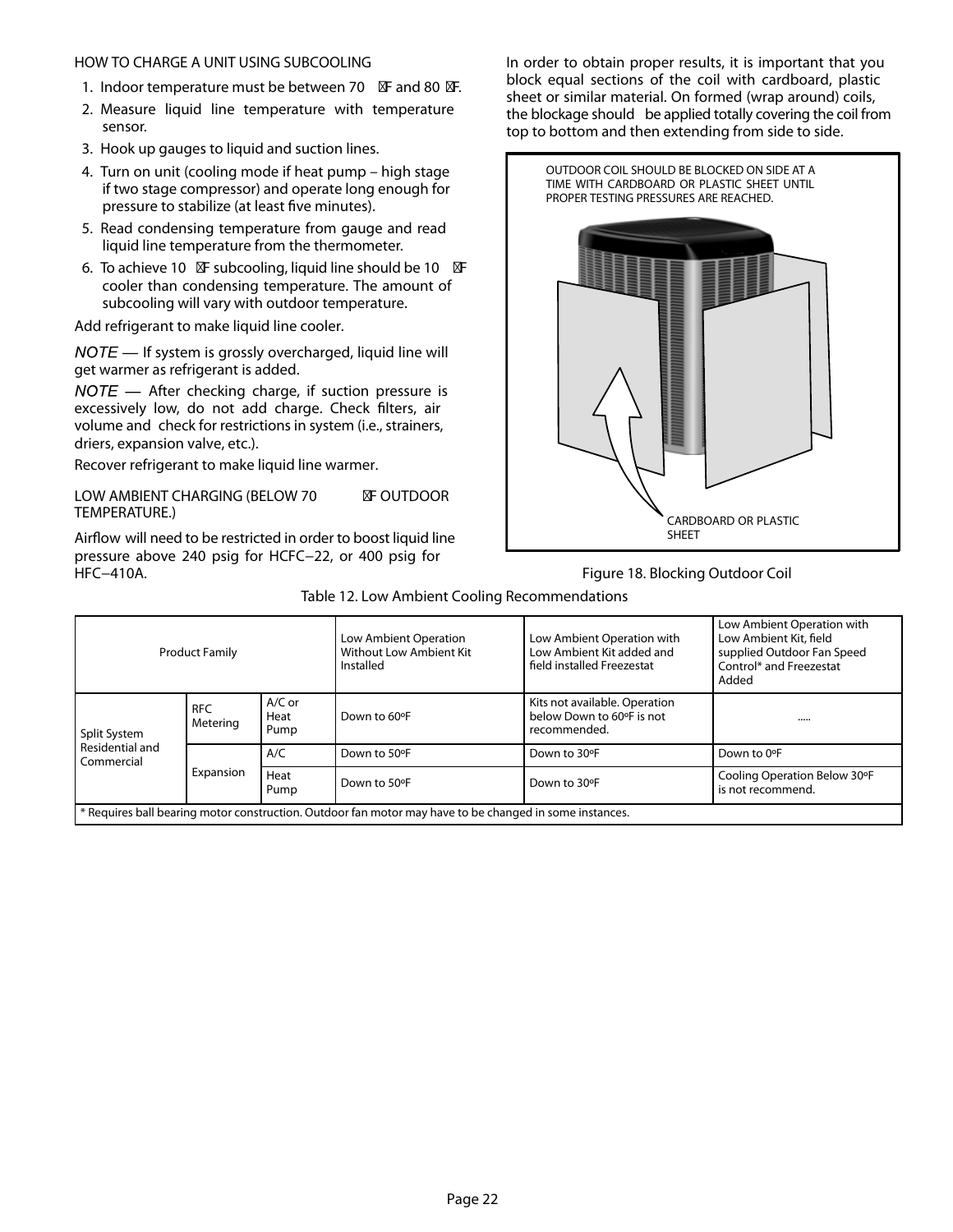<span id="page-22-0"></span>



## VIBRATION AND NOISE

Regardless of how well a condensing unit is isolated, some noise and vibration will be transmitted through the refrigerant piping. But this effect can be minimized with proper design and support of the piping.

On residential units a coil of tubing in the condensing unit may provide adequate protection against vibration. On larger commercial unit, flexible hose is often used.

Noise can be caused by gas flow, fans, compressor, and mounting. Sometimes a combination of gas flow and piping will create a resonant frequency which can amplify sound and vibration. OEM has designed the systems to minimize this effect.

When piping passes through walls or floors, ensure that piping does not touch any structural members and is properly supported by hangers. Otherwise vibration can be transmitted into the building.

## System Operation

Cooling−only applications with reciprocating compressor

The following sequence refers to figure 19:

- 1. On a call for cooling, the thermostat energizes the Y circuit which in turn energizes the control relay.
- 2. The control relay energizes the liquid line solenoid valve and prepares a circuit to energize the pump−down relay when the low pressure switch closes.
- 3. Opening the liquid line solenoid valve causes refrigerant to flow from the higher pressure condenser and liquid line into the evaporator and suction line. Pressure in the suction line quickly rises to the 55 psig cut−in pressure closing the low pressure switch.
- 4. The low pressure switch energizes the pump down relay and the compressor contactor starting the condenser. The pump down relay seals itself around the control relay.
- 5. When cooling is satisfied, the thermostat  $Y$  circuit is de−energized dropping out the control relay and the liquid line solenoid valve. The compressor continues to operate pumping refrigerant from the evaporator and suction line into the condenser and liquid line which is sealed by the closed liquid line solenoid.
- 6. When the suction line pressure drops to 25 psig the low pressure switch opens de−energizing the pump down relay and the compressor contactor. The compressor cannot operate until there is another call for cooling.
- 7. Lower cut−in and cut−out pressures may be required for low ambient cooling operation.

#### LOW AMBIENT COOLING

All OEM equipment is designed for low ambient cooling operation down to 50F. Low ambient cooling operation below  $50^{\circ}$ F requires the addition of OEM low ambient control kits and a crankcase heater. Cooling operation below 30°F requires OEM low ambient control kit plus a variable speed controller on the outdoor fan(s). Table [12](#page-21-0) refers to line lengths over 50 feet.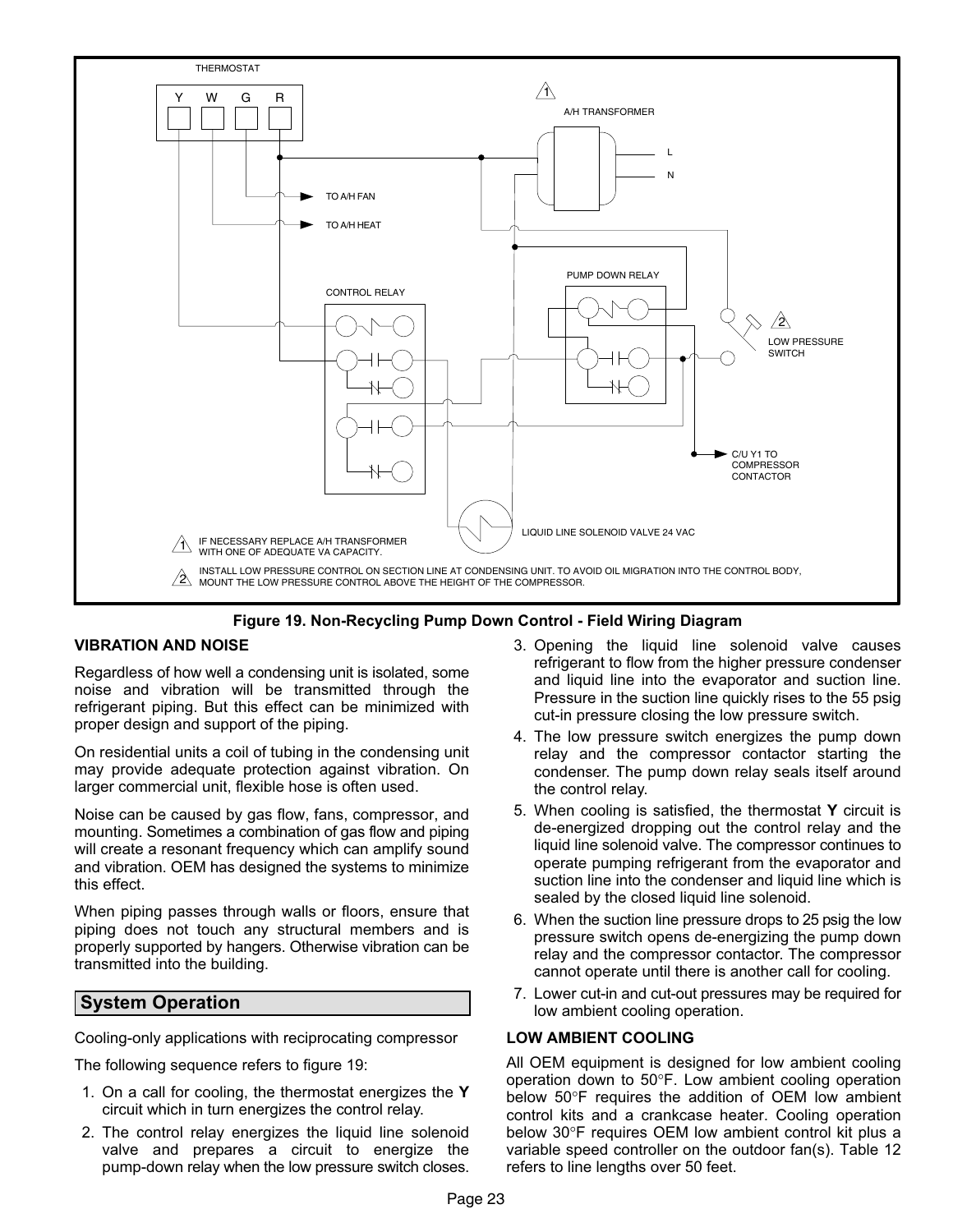<span id="page-23-0"></span>OEM low ambient kits are available for all OEM (expansion valve equipped) units. These kits may need to be installed and may need to be supplemented with field installed equipment when applied to systems with long refrigerant lines. Field installed equipment may include any or all of the following: solenoid valve installed in the liquid line at the evaporator, pump−down controls, accumulator, additional crankcase heaters or capacity unloading.

Factory supplied low ambient kits may include low ambient thermostat, low pressure switch, relays or any combination of the above. The variable speed controller, freezestat, and crankcase heater are available through OEM Dealer Service Centers.

The operation of each kit can vary somewhat between cooling and heat pump units. Refer to the low ambient kit for specific information.

Generally, the low ambient kits are wired to accomplish the following: Low pressure switches are installed to sense head pressure and cycle the condenser fan. The fan is cycled in order to keep head pressure high during low ambient operation. Variable speed controllers may require ball bearing fan motors for proper operation at low speed.

If low ambient operation is required and the outdoor unit is exposed to high prevailing winds, a permanent wind barrier should be constructed to protect the outdoor coil. In cooling operation, high prevailing winds can significantly reduce head pressure. In heat pumps, high prevailing winds can reduce the effectiveness of the defrost cycle. Use the minimum installation clearances (provided in Engineering Handbook) as a guide when constructing a wind barrier. Wind barriers should extend vertically to the height of the coil.

## Appendix

## HFC−410A REFRIGERANT

The phase out of HCFC−22 refrigerant is currently underway in the U.S. The official deadline for all equipment manufacturers to change over to more environmentally friendly refrigerants is 2010. Aftermarket HCFC−22 will be available until 2020. HFC−410A is quickly becoming the refrigerant of choice to replace HCFC−22 in residential and light commercial air conditioning equipment.

HFC−410A is a near−azeotropic mixture of R−32 and R−125 refrigerants. HFC−410A operates at 50% higher pressure than HCFC−22. Due to the higher pressure, OEM has upgraded system components in HFC−410A systems. HFC−410A must not be used to retrofit existing HCFC−22 equipment. HFC−410A can only be used in equipment designed for HFC−410A.

Operating pressure points are different for HCFC−22 and HFC−410A:

| 50F Evaporator /<br>115F Condenser | HCFC-22  | <b>HFC-410A</b> |  |
|------------------------------------|----------|-----------------|--|
| <b>Suction Pressure</b>            | 84 psig  | 143 psig        |  |
| <b>Head Pressure</b>               | 243 psig | 390 psig        |  |

Table 13. Head Pressures

#### Table 14. Recommended Hose Pressure Capabilities.

| High-pressure Hoses                  | Minimum 700-psig service<br>pressure rating                                                        |  |  |
|--------------------------------------|----------------------------------------------------------------------------------------------------|--|--|
| High-pressure manifold gauge<br>sets | 700 psig on the high side<br>Minimum 180 psig low side<br>550-psig low-sided retard                |  |  |
| High-pressure recovery units         | See manufacturer's<br>recommendations.                                                             |  |  |
| High-pressure recovery tanks         | The recovery cylinder service<br>pressure rating must be 400<br>psig, DOT 4BA400, or DOT<br>4BW400 |  |  |

Proper joint brazing and maintenance becomes even more critical with HFC−410A. When servicing HFC−410A system, the contractor must make sure to use components specifically designed for HFC−410A.

Special service equipment required for working with HFC−410A includes:

It is recommended that charging with HFC−410A be done in the liquid phase. Use a commercial−type metering device in the manifold hose. Charge into the suction line with the compressor running. See OEM installation instructions for more details on proper charging procedures.

HFC−410A systems use POE oils. POE oils absorb moisture very quickly. Keep oil containers tightly closed. Expose the system to atmosphere as little as possible.

The filter driers uses with HFC−410A systems are designed with higher working pressures and desiccant materials that are compatible with POE oils and HFC refrigerants. Change the filter drier anytime the system is opened to the atmosphere.

HFC−410A systems manufactured by OEM are either expansion valve systems or fixed orifice. Proper refrigerant charge for TXV systems should be checked by the approach method. Proper refrigerant charge for orifice systems should be checked by the subcooling method.

The maximum liquid line pressure drop in HFC−410A systems is 35 PSI, which equates to six degrees of subcooling. The recommended suction line pressure drop is five PSI, which equates to two degrees of saturated suction temperature.

#### PIPING INSTALLATION

Refrigerant lines must not transmit equipment vibration to any part of the structure. Lines should be supported by isolation hangers. See figure [20.](#page-24-0) In no case should refrigeration lines be left unsupported and free to touch the structure at any point. Where lines pass through roofs, walls, floors or sills, or where they come in contact with duct work, they should be properly isolated. If outside, the isolation material should be properly waterproofed.

The piping must be supported securely at the proper places. All piping should be supported with hangers that can withstand the combined weight of pipe, fittings, refrigerant and insulation. The hangers must be able to keep the pipe in proper alignment, thus preventing any droop.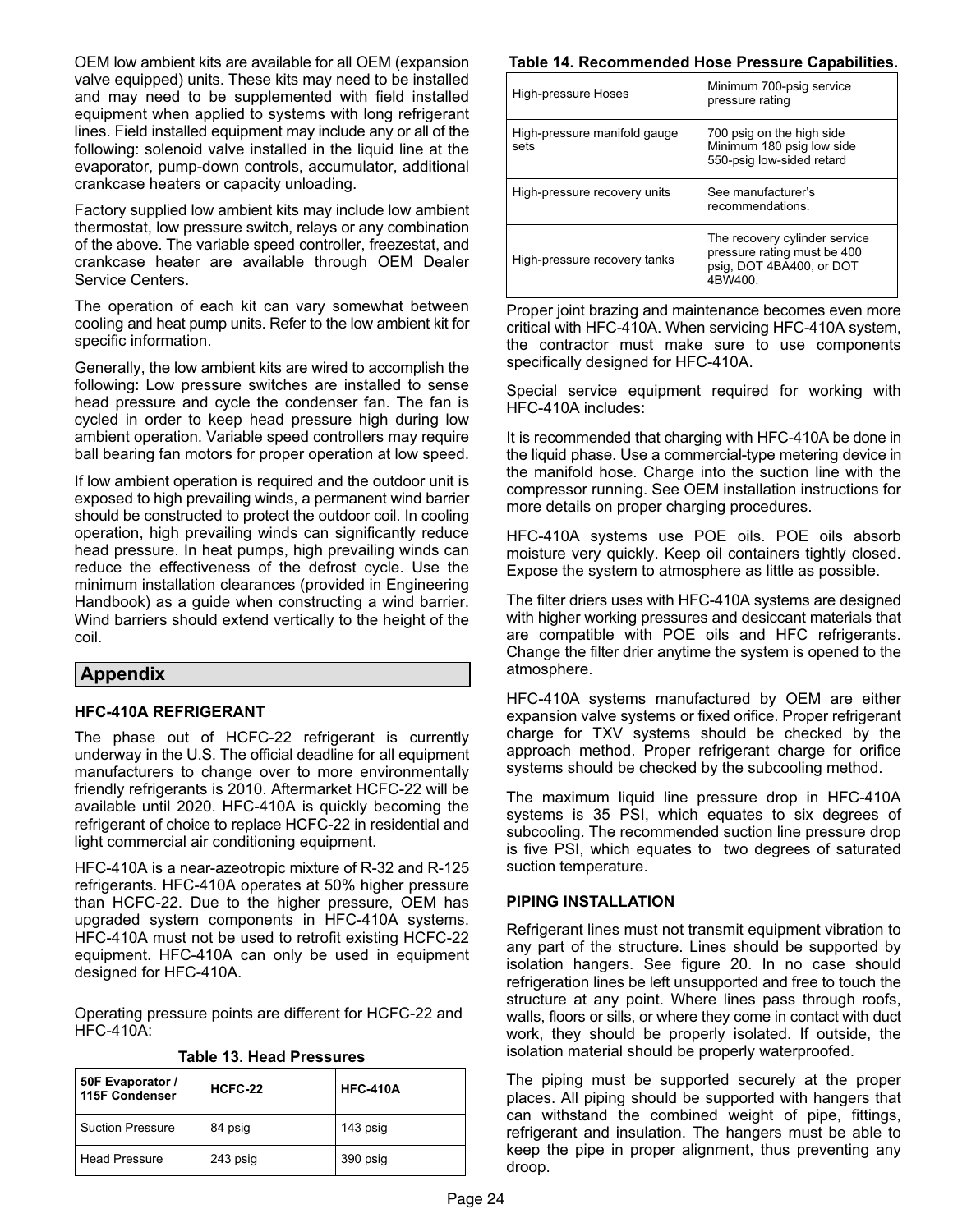<span id="page-24-0"></span>

## INSTALLATION

Line Set Isolation — The following illustrations are examples of proper refrigerant line set isolation:



#### REFRIGERANT LINE SET — INSTALLING VERTICAL RUNS (NEW CONSTRUCTION SHOWN)

NOTE — Insulate liquid line when it is routed through areas where the surrounding ambient temperature could become higher than the temperature of the liquid line or when pressure drop is equal to or greater than 20 psig.



remove line set caps or service valve stub caps until you are ready



to make connections.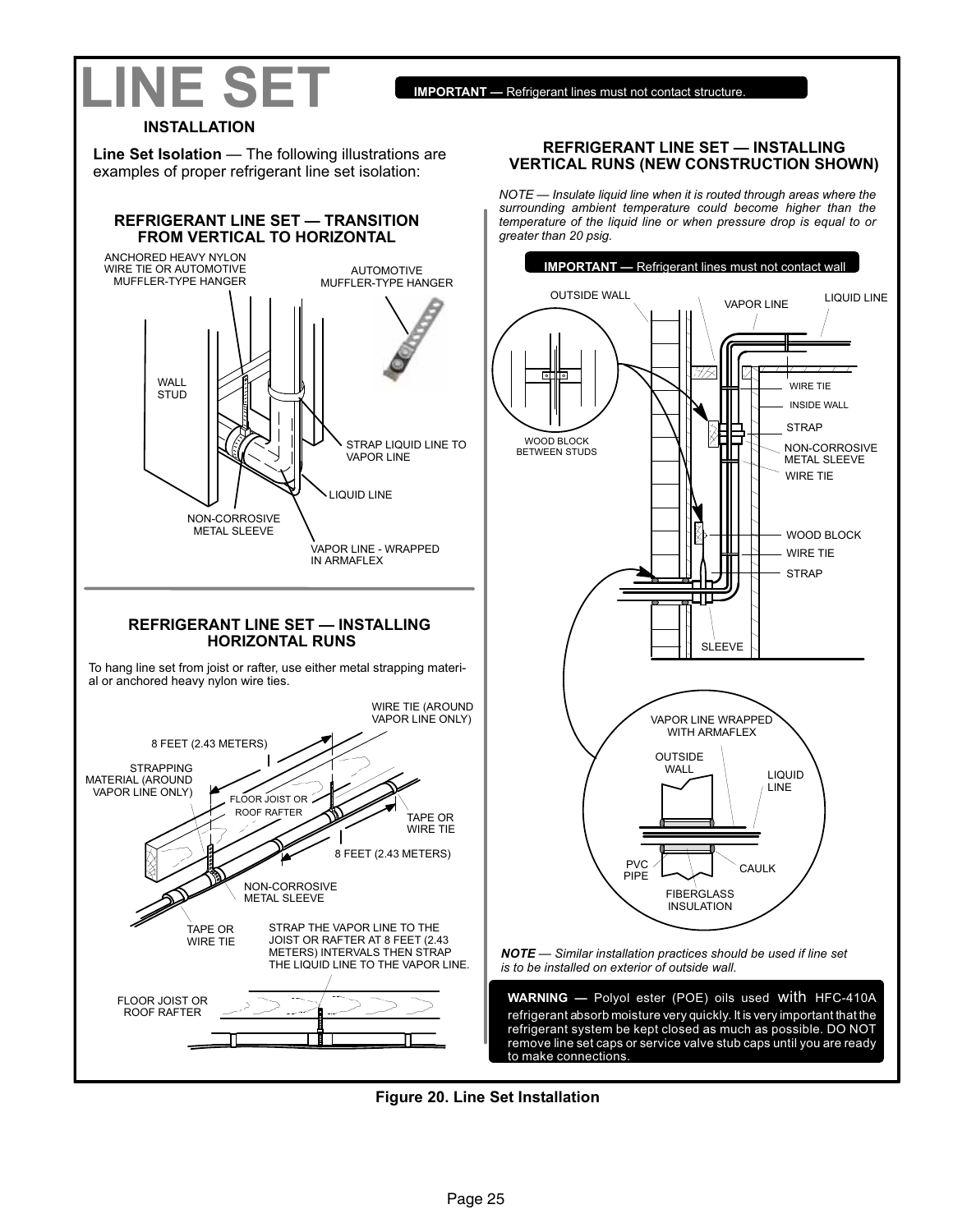



#### COMPLEX LIQUID LINE SIZING

#### Example 1 – Liquid Sizing with Multiple Evaporators

Occasionally, more than one evaporator may be connected to one condensing unit. The line sizing method shown here is for a system with multiple evaporators operating simultaneously.

In this example, all the evaporators are located above the condensing unit. All evaporators experience the effects of liquid lift. The system is equipped with a 2−ton, 5−ton and 3−ton evaporator in order from top to bottom.



Figure 22. Liquid Plumbing

Given: Ten ton commercial (single stage) condensing unit on ground with three evaporators above condenser. See figure 22.

Find: Select tube size from figure [8.](#page-6-0)

Solution: Size each segment based on the tons of refrigerant that will flow in the segment.

#### Segment A to B

First solve segment A to B (10 tons). Figure [8](#page-6-0) indicates that, for a 10−ton system, 5/8 inch outside diameter. Liquid line should be selected (smallest liquid line with acceptable velocity). Figure [4](#page-10-0) also indicates that 5/8 inch line carrying 10 tons of capacity has 4.3 psi drop per 100 feet. Then determine the equivalent length of the segment to calculate the pressure drop.

Twenty one feet of pipe, plus three  $90^\circ$  elbows (one equivalent foot each, from table 4), plus one tee (line side of tee at 0.8 equivalent feet each, from table  $4$ ) = 24.8 equivalent feet length (round up to 25 equivalent feet).

When we multiply 4.3/100 by 25 equivalent feet, we see that the total friction loss is 1.1 psi.

Now, we must add the pressure drop for vertical lift. HCFC−22 pressure drop is 1/2 psi per foot of vertical lift. When multiplied by 10 feet vertical lift we find that pressure  $drop$  due to lift = five psi.

When the two components of pressure drop are added together we find that the total pressure drop in this 5/8 inch  $line = 6.1$  psi.

#### Segment B to C

B to C has a capacity of three tons. Figure [4](#page-10-0) indicates a three ton system should use 3/8 inch outside diameter. line (smallest line with acceptable velocity). Now, determine the equivalent length of the segment to calculate the pressure drop.

Two feet of pipe, plus one tee (branch side of tee at 1.5 equivalent feet each) = 3.5 equivalent feet length (round up to four equivalent feet).

From figure [4](#page-10-0), 3/8 inch outside diameter. liquid line with three tons capacity has 8.3 psi drop per 100 feet. When we multiply 8.3/100 by four equivalent feet, we see that the total friction loss is 0.33 psi.

Vertical lift  $= 0$ .

In this segment, the only component of pressure drop is the equivalent length; 0.33 psi.

#### Segment B to D

B to D has a capacity of seven tons. Select from figure [4](#page-10-0) a 5/8 inch outside diameter. line (smallest line with acceptable velocity). Then determine the equivalent length of the segment to calculate the pressure drop.

10 feet of pipe, plus one tee (line side of tee at 0.8 equivalent feet) = 10.8 equivalent feet length (round up to 11 equivalent feet).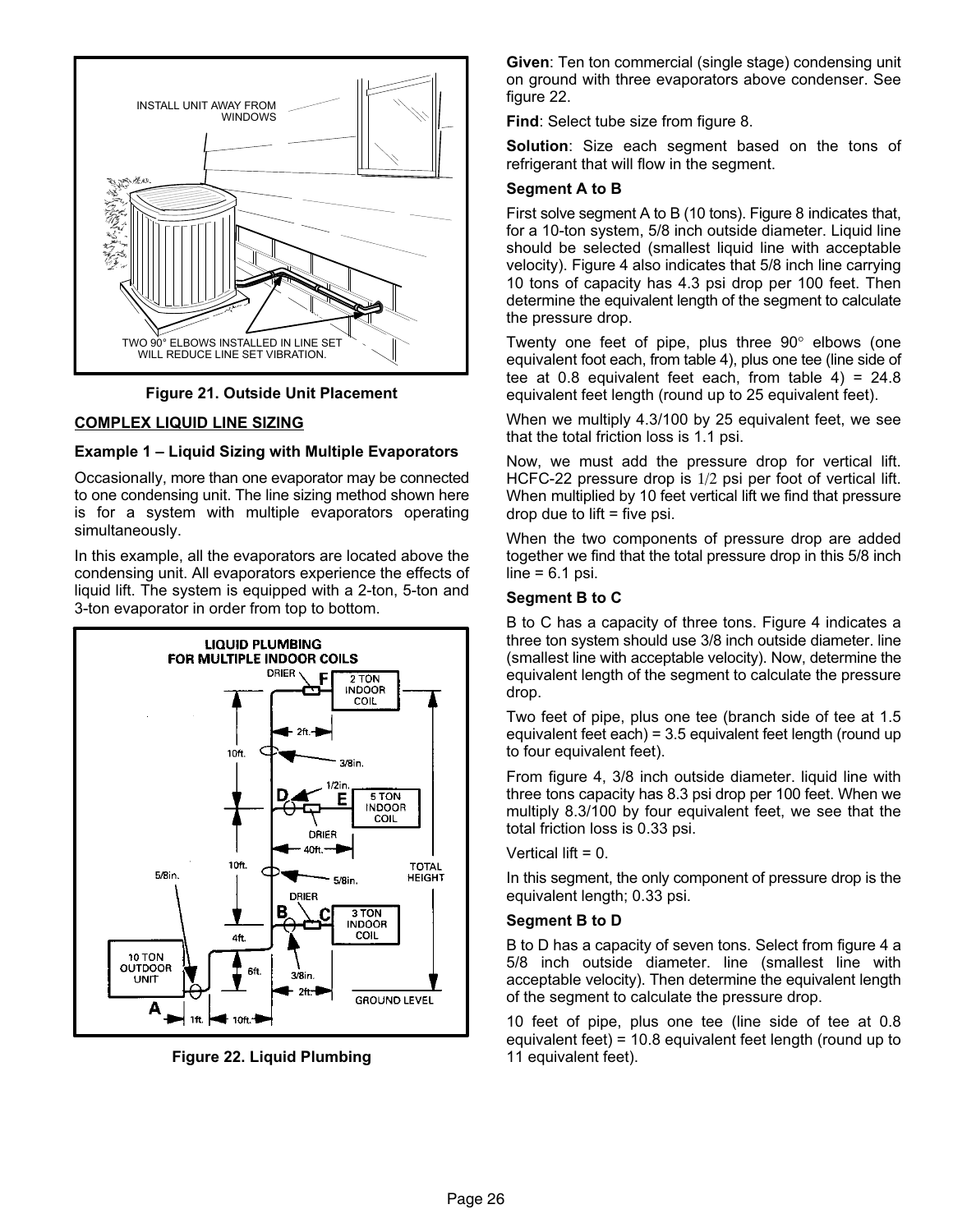From figure [4,](#page-10-0) 5/8 inch outside diameter. liquid line with 7 tons capacity has 2.3 psi drop per 100 feet. When we multiply 2.3/100 by 11 equivalent feet, we see that the total friction loss is 0.25 psi.

Now, we must add the pressure drop for vertical lift. HCFC-22 pressure drop is 1/2 psi per foot of vertical lift. When multiplied by 10 feet vertical lift we find that pressure  $drop$  due to lift = five psi.

When the components of pressure drop are added together we find that the total pressure drop in this 5/8 inch line = 5.25 psi.

## Segment D to E

- - D to E has a capacity of five tons. Select from figure [4](#page-10-0)  $a<sup>j</sup>2$  inch outside diameter. line (smallest line with acceptable velocity). Then determine the equivalent length of the segment to calculate the pressure drop.
- $\bullet$  Forty feet of pipe, plus one tee (branch side of tee at 2.0 equivalent feet each) = 42 equivalent feet length.
- - From figure [4,](#page-10-0) 1/2 inch outside diameter. liquid line with five tons capacity has 4.6 psi drop per 100 feet. When we multiply 4.6/100 by 42 equivalent feet, we see that the total friction loss is 1.93 psi.
- -Vertical lift  $= 0$ .
- - In this segment, the only component of pressure drop is the equivalent length; 1.93 psi.

#### Segment D to F

- $\bullet$  D to F has a capacity of two tons. Select from figure [4](#page-10-0) a 3/8 inch outside diameter. line (smallest line with acceptable velocity). Then determine the equivalent length of the segment to calculate the pressure drop.
- -Twelve feet of pipe, plus one  $90^\circ$  elbow (0.8 equivalent feet each) = 12.8 equivalent feet length (round up to 13 equivalent feet).
- - From figure [4,](#page-10-0) 3/8 inch outside diameter. liquid line with 2 tons capacity has four psi drop per 100 feet. When we multiply 4/100 by 13 equivalent feet, we see that the total friction loss is 0.52 psi.
- - Now, we must add the pressure drop for vertical lift. HCFC-22 pressure drop is ½ psi per foot of vertical lift. When multiplied by 10 feet vertical lift we find that pressure drop due to  $\mathsf{lift} = \mathsf{five}$  psi.
- - When the components of pressure drop are added together we find that the total pressure drop in this 3/8 inch line  $= 5.52$  psi.

#### Putting the Segments Together

Next, we must determine if the line sizes we selected will result in satisfactory pressure drop between the condensing unit and each evaporator. To do this we simply add the total pressure drop of each line segment between the condensing unit and each evaporator. Remember the total pressure drop between the condensing unit and evaporator should be less than 30 psi.

- -Total pressure drop A to  $C = A$  to B plus B to C.
- -Total pressure drop =  $6 + 0.33 = 6.33$  (Acceptable).
- $\bullet$ Total pressure drop A to  $E = A$  to B plus B to D plus B to C.
- -Total pressure drop =  $6 + 5.25 + 1.93 = 6.33$ (Acceptable).
- -Total pressure drop A to  $F = A$  to B plus B to D plus D to F.
- -Total pressure drop =  $6 + 5.25 + 5.52 = 16.77$ (Acceptable).

## Complex Suction Line Sizing

When a single condenser is connected to more than one evaporator, there are additional rules which must be followed when designing the refrigerant piping. These rules apply to separate coils in separate air handlers as well as to split coils in a single air handler.

First, the total evaporator load must at least equal the condensing unit capacity. Next, when evaporators in different levels are connected to a single main, the suction line from each coil must rise to the top of that coil before joining the main. Finally, all connections to a suction main must loop over and enter the top of the main to avoid the gravity draining of oil into the suction risers during off cycles.



#### Figure 23. Vapor Piping Indoor Coils above and below Main

## Example 2 – Suction Sizing with Multiple Evaporators

On systems with multiple evaporators operating simultaneously connected to a single condensing unit, suction lines are sized similar to the method used for sizing liquid lines. Each line segment is sized based on the tons of refrigerant flowing in the segment.

In this example, all the evaporators are located above the condensing unit so that none of the evaporators experience the effects of suction lift. The system is equipped with a 2 ton, 5 ton and 3 ton evaporator in order from top to bottom.

Given: 10 ton condensing unit with three evaporators, higher than condenser, operating simultaneously.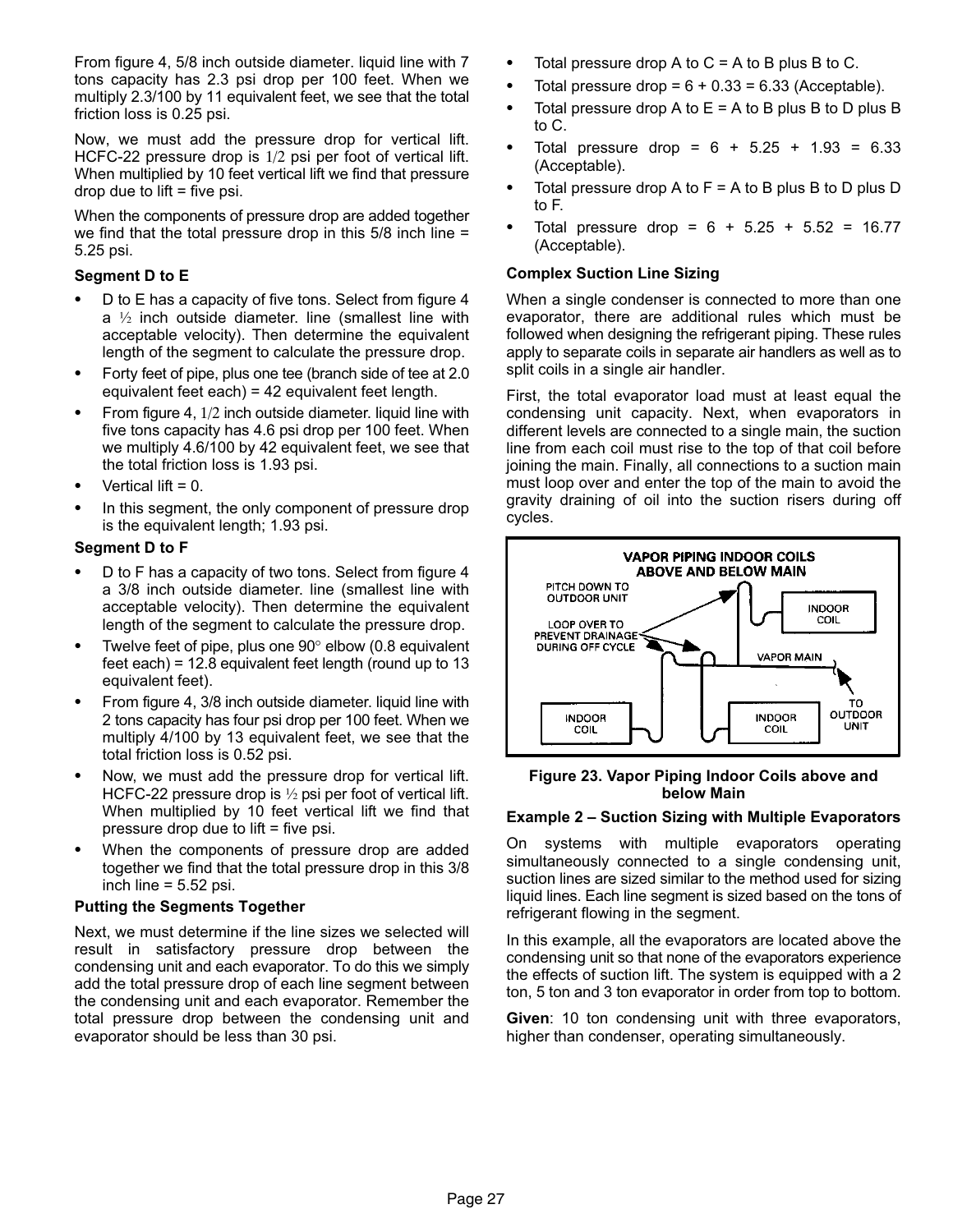

## Figure 24. Suction Plumbing for Multiple Indoor Coils Find: Select tube size from figure [6.](#page-12-0)

Solution: Size each segment based on the tons of refrigerant that will flow in the segment.

## Segment A to B

First solve segment A to B (10 tons). Select from figure [5](#page-11-0) a 1−3/8 inch outside diameter. line (smallest suction line with acceptable velocity). Then determine the equivalent length of the segment to calculate the pressure drop.

21 feet of pipe, plus three  $90^\circ$  elbows (2.4 equivalent feet each), plus one tee (line side of tee at 1.8 equivalent feet each) = 30 equivalent feet length.

From figure [6,](#page-12-0) 1−3/8 inch outside diameter. suction line with 10 tons capacity has 3.3 psi drop per 100 feet. When we multiply 3.3/100 by 30 equivalent feet, we see that the total friction loss is 0.99 psi.

Vertical lift or drop has no effect on pressure in a vapor line.

## Segment B to C

B to C has a capacity of three tons. Select from figure 8 a  $\frac{3}{4}$ inch outside diameter. line (smallest line with acceptable velocity yet with minimum capacity loss). Note figure 8 shows that 3/4 inch line has significant pressure drop per 100 feet when combined with 3−ton capacity. If segment B to C were much longer, the pressure drop would significantly reduce capacity and a larger (7/8 inch) line would have to be selected.

Determine the equivalent length of the segment to calculate the pressure drop.

Two feet of pipe, plus one tee (branch side of tee at 3.5 equivalent feet each), plus six ells (1.25 equivalent feet each) = 13 equivalent feet length.

From figure 8, ¾ inch outside diameter. suction line with three tons capacity has 8.5 psi drop per 100 feet. When we multiply 8.5/100 by 13 equivalent feet, we see that the total friction loss is 1.11 psi.

#### Segment B to D

B to D has a capacity of seven tons. Select from figure 8 a 1−1/8 inch outside diameter. line (smallest line with acceptable velocity). Then determine the equivalent length of the segment to calculate the pressure drop.

Ten feet of pipe, plus one tee (line side of tee at 1.5 equivalent feet each) = 11.5 equivalent feet length.

From figure 8, 1−1/8 inch outside diameter. suction line with seven tons capacity has 5.2 psi drop per 100 feet. When we multiply 5.2/100 by 11.5 equivalent feet, we see that the total friction loss is 0.6 psi.

#### Segment D to E

D to E has a capacity of five tons. Select from figure 8 a 1−1/8 inch outside diameter. line (smallest line with acceptable velocity). Then determine the equivalent length of the segment to calculate the pressure drop.

Forty feet of pipe, plus one tee (branch side of tee at 4.5 equivalent feet each), plus six elbows (1.8 equivalent feet each) = 55.3 equivalent feet length.

From figure 8, 1−1/8 inch outside diameter. suction line with 5 tons capacity has 2.8 psi drop per 100 feet. When we multiply 2.8/100 by 44.5 equivalent feet, we see that the total friction loss is 1.55 psi.

#### Segment D to F

D to F has a capacity of two tons. Select from figure 8 a 5/8 inch outside diameter. line (smallest line with acceptable velocity). Then determine the equivalent length of the segment to calculate the pressure drop.

12 feet of pipe, plus seven  $90^{\circ}$  elbow (1.3 equivalent feet each) = 21.1 equivalent feet length.

From figure 8, 5/8 inch outside diameter. suction line with two tons capacity has 12 psi drop per 100 feet. When we multiply 12/100 by 21.1 equivalent feet, we see that the total friction loss is 2.53 psi. Here also, the pressure drop and resulting capacity loss are approaching significant levels.

It might be more appropriate to select  $\frac{3}{4}$  inch line in order to limit the losses. Equivalent length now equals 20.75 feet. From figure 8, ¾ inch outside diameter. suction line with two tons capacity has 4.2 psi drop per 100 feet. When we multiply 4.2/100 by 20.75 equivalent feet, we see that the total friction loss is only 0.87 psi.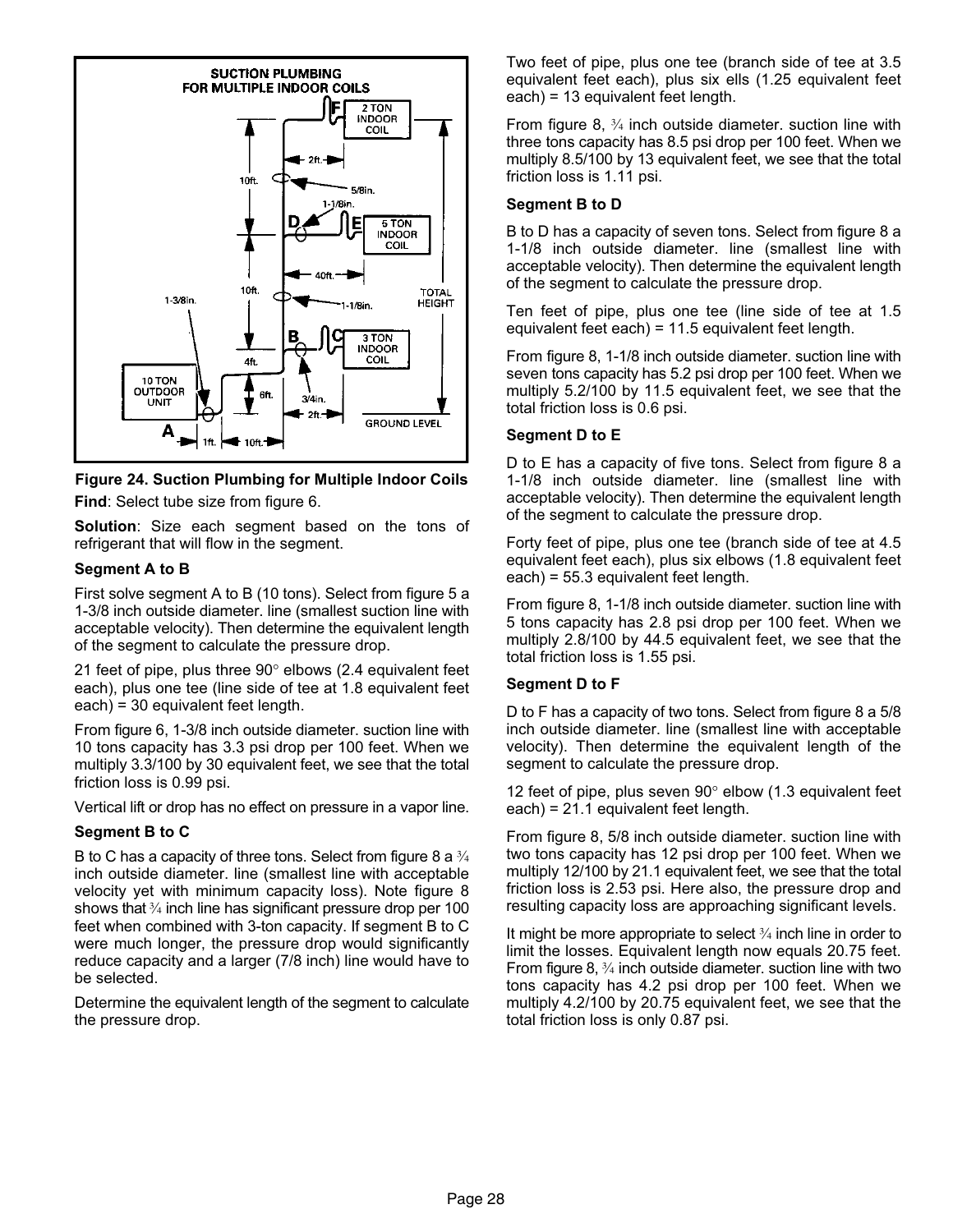

Figure 25. Metering Devices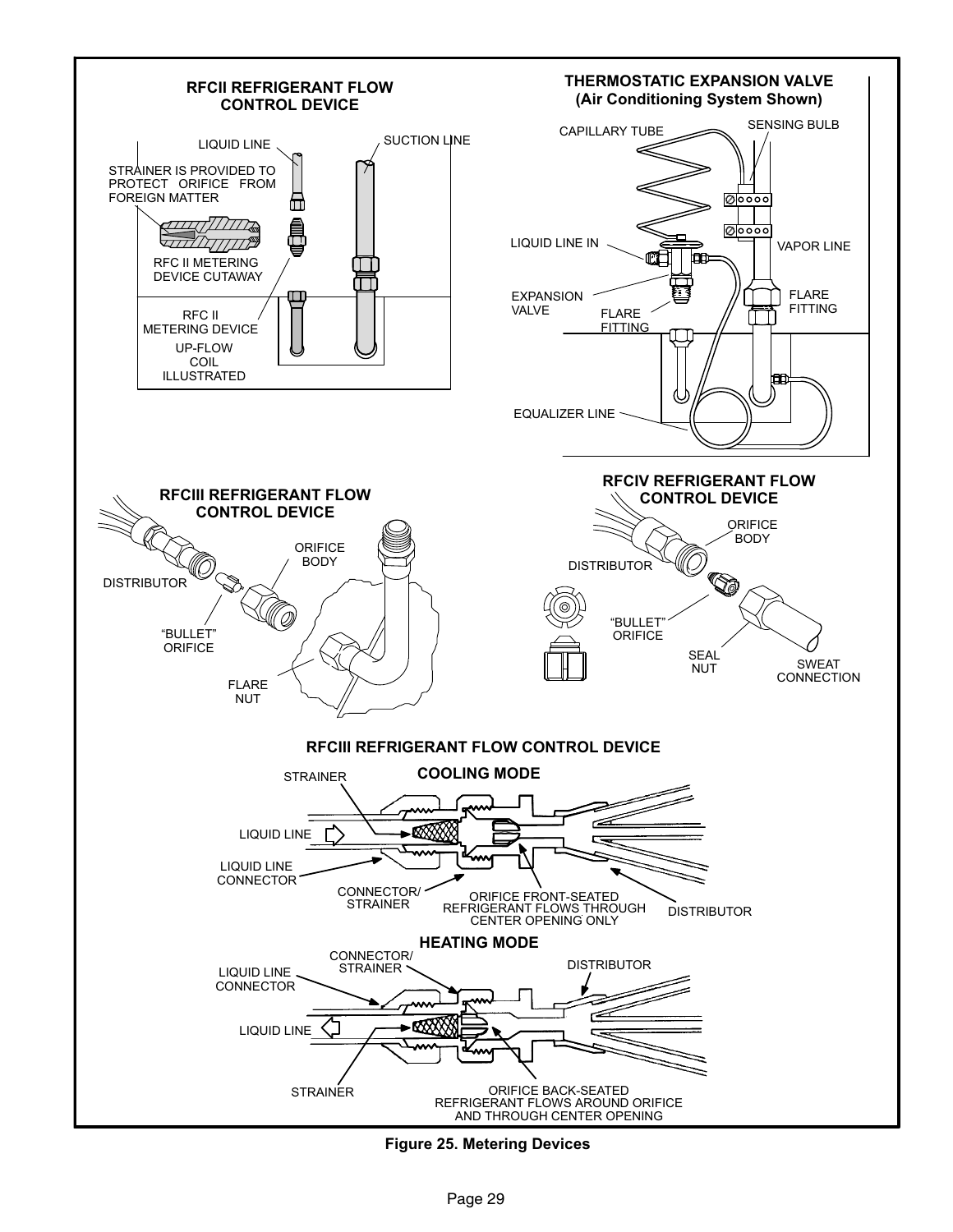#### <span id="page-29-0"></span>Putting the Segments Together

Next, we must determine if the line sizes we selected will result in satisfactory pressure drop between the condensing unit and each evaporator. To do this we simply add the total pressure drop of each line segment between the condensing unit and each evaporator. Then we convert the pressure drop into a capacity loss for each coil. Remember, there is approximately 1% loss in capacity for each pound of pressure lost to the line.

#### 2−ton evaporator:

- -Total pressure drop A to  $F = A$  to B plus B to D plus D to F.
- $\bullet$ If 5/8 inch outside diameter. line is used from D to F:
- -Total pressure drop =  $0.99 + 0.6 + 2.53 = 4.12$
- $\bullet$ If  $\frac{3}{4}$  inch outside diameter. line is used from D to F:
- -Total pressure drop =  $0.99 + 0.6 + 0.87 = 2.46$
- -1% capacity loss for each pound pressure drop
- $\bullet$ 0.01 x 2.46 x 24,000 = 590 Btuh lost if  $\frac{3}{4}$  inch line is used.
- -0.01x 4.12 x 24,000 = 989 Btuh lost if  $5/8$  inch line is used.

#### 3−ton evaporator:

- -Total pressure drop A to  $C = A$  to B plus B to C.
- -Total pressure drop =  $0.99 + 1.11 = 2.1$  psi
- -1% capacity loss for each pound pressure drop
- -0.01 x 2.1 x 36,000 Btuh = 756 Btuh lost.

## 5−ton evaporator:

- -Total pressure drop A to  $E = A$  to B plus B to D plus D to E.
- -Total pressure drop =  $0.99 + 0.6 + 1.55 = 3.14$  psi
- -1% capacity loss for each pound pressure drop
- -0.01 x 3.14 x 60,000 Btuh = 1884 Btuh lost.

When deciding which line should be used from D to F, compare the capacity loss to the capacity required. Use the larger line size only if the additional capacity is needed to satisfy the job requirements.

If the line segments to these evaporators were significantly longer resulting in excessive capacity loss, larger suction lines could be selected as long as satisfactory velocities for oil entrainment were maintained.





| HFC-410A Temperature (°F)<br>- Pressure (Psig) |       |    |       |     |       |     |       |  |
|------------------------------------------------|-------|----|-------|-----|-------|-----|-------|--|
| °F                                             | Psig  | °F | Psig  | °F  | Psig  | °F  | Psig  |  |
| 32                                             | 100.8 | 64 | 181.6 | 96  | 299.4 | 126 | 451.8 |  |
| 34                                             | 105.0 | 66 | 187.7 | 98  | 308.2 | 128 | 463.5 |  |
| 36                                             | 109.2 | 68 | 194.1 | 100 | 317.2 | 130 | 475.6 |  |
| 38                                             | 113.6 | 70 | 200.6 | 102 | 326.4 | 132 | 487.8 |  |
| 40                                             | 118.0 | 72 | 207.2 | 104 | 335.7 | 134 | 500.2 |  |
| 42                                             | 122.6 | 74 | 214.0 | 106 | 345.3 | 136 | 512.9 |  |
| 44                                             | 127.3 | 76 | 220.9 | 108 | 355.0 | 138 | 525.8 |  |
| 46                                             | 132.2 | 78 | 228.0 | 110 | 365.0 | 140 | 539.0 |  |
| 48                                             | 137.1 | 80 | 235.3 | 112 | 375.1 | 142 | 552.3 |  |
| 50                                             | 142.2 | 82 | 242.7 | 114 | 385.4 | 144 | 565.9 |  |
| 52                                             | 147.4 | 84 | 250.3 | 116 | 396.0 | 146 | 579.8 |  |
| 54                                             | 152.8 | 86 | 258.0 | 118 | 406.7 | 148 | 593.8 |  |
| 56                                             | 158.2 | 88 | 266.0 | 120 | 417.7 | 150 | 608.1 |  |
| 58                                             | 163.9 | 90 | 274.1 | 122 | 428.8 | 152 | 622.7 |  |
| 60                                             | 169.6 | 92 | 282.3 | 124 | 440.2 | 154 | 637.5 |  |
| 62                                             | 195.5 | 94 | 290.8 | 126 | 451.8 | 156 | 652.4 |  |

#### Table 15. Operating Temperatures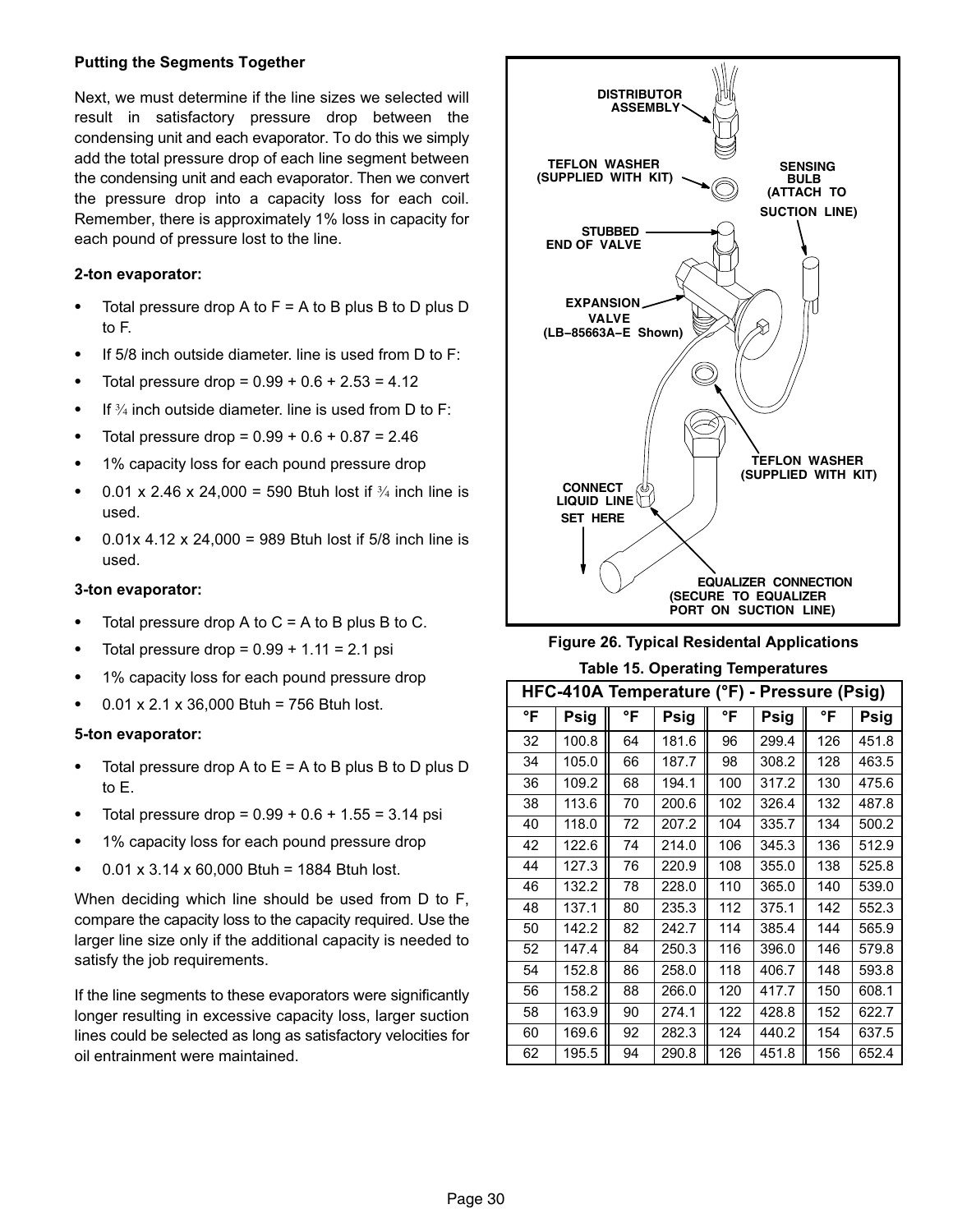## <span id="page-30-0"></span>Glossary of Terms

accumulator A tank located in the suction line just ahead of the compressor. The purpose of the accumulator is to prevent liquid from entering the compressor.

ambient The temperature of the air surrounding an object. For a liquid line passing through an attic, the ambient can approach 180°F. OEM cooling and heat pump equipment is designed to provide adequate cooling when the outdoor ambient is 115°F.

bypass See Hot Gas Bypass.

bypass valve A valve used in hot gas bypass systems. The valve is plumbed so that when the unit is operating at reduced capacity, liquid refrigerant and hot gas are metered into the suction line. See also Hot Gas Bypass.

capillary tube (cap tube) Refrigerant metering device consisting of one or more small diameter tubes feeding liquid refrigerant into the evaporator. Cap tubes must never be used in long refrigerant line applications as they provide fair to poor refrigerant control in extreme conditions.

capacity (capacity loss) A measure of the quantity of refrigeration available, measured in Btu per hour or watts.

capacity reduction Air conditioning and heat pump systems designed to operate at reduced capacity. OEM two stage equipment is designed to operate at 60% of full capacity during low stage operation. Some commercial systems use hot gas bypass as a form of capacity reduction. A form of capacity reduction is used in almost all zoning systems.

column of liquid A length of liquid refrigeration line completely filled with 100% liquid (no bubbles).

condenser A heat transfer device which removes heat from refrigerant gas, reduces its temperature, removes latent heat from the refrigerant converting the gas into liquid, then subcools the liquid.

condensing temperature The temperature in the condenser coil below which latent heat is removed and gas is converted into liquid.

distributor A manifold or multi−port fitting located at the outlet of an expansion valve designed to feed multiple circuits through the evaporator.

double suction riser A type of suction riser used in capacity reduction systems to improve oil entrainment during reduced capacity operation. A double suction riser consists of a small riser sized for the capacity of the system when operating at reduced capacity. A second larger riser is plumbed in parallel with the small riser to handle the increased flow when the system is operating at full capacity.

drier See Filter Drier.

drop 1) A measure of the downward vertical distance (measured in feet) liquid refrigerant must travel in order to reach the coil. The weight of the liquid refrigerant increases the liquid line pressure 1/2 pound per foot. 2) See pressure drop.

elbow Wrought copper  $90^{\circ}$  or  $45^{\circ}$  elbows. Only long radius elbows should be used as fittings in long refrigerant lines used with OEM equipment.

entrainment The process of moving oil along the inside surface of a refrigerant vapor line. Oil droplets/film attach to the inner surface of the pipe. The refrigerant velocity must be sufficient to sweep the oil along (entrain the oil) so it may be returned to the compressor.

expansion valve See Thermostatic Expansion Valve.

equivalent length (total equivalent length) Wrought copper fittings, filter driers and other devices placed in the refrigerant line add restriction to the line. The restriction added to the line is expressed in terms of equivalent feat. The total equivalent length of a ling is equal to the length of the pipe plus the equivalent length of all the fittings, filter driers, etc. placed in the line.

evaporator A heat transfer device (coil) which adds heat to liquid refrigerant, increases its temperature, adds latent heat to the refrigerant converting the liquid into gas, then superheats the gas.

filter drier A device placed in the liquid or suction refrigerant lines to filter contaminants from the system and protect the expansion valve and compressor from potential damage.

flash gas in a liquid refrigerant line, liquid which has lost temperature and pressure to the point that gas bubbles begin to form significantly reducing the efficiency of the system. Flash gas can form as a result of friction losses or running the liquid line through areas with extremely high ambients or both.

friction loss See Pressure Drop.

hammer See Liquid Hammer.

hot gas bypass A form of capacity reduction. The system diverts hot discharge gas and liquid into the suction line bypassing the evaporator coil. The most desirable form of hot gas bypass is the type which feeds hot gas into a side tap on the distributor on the evaporator coil.

indoor coil The name given to the coil in the indoor unit in heat pump systems.

lift A measure of the upward vertical distance liquid refrigerant must travel in order to reach the coil measured in feet. The weight of the liquid refrigerant reduces the liquid line pressure 1/2 psi per foot. In air conditioning systems, lift is a factor only if the evaporator is located above the condenser. In heat pump systems, lift is always a factor due to the system's ability to reverse refrigerant flow.

line size The outside diameter (O.D.) of copper pipe used in refrigeration.

liquid hammer An audible sound heard in liquid refrigerant lines when solenoid valves close. The noise is a result of liquid refrigerant traveling at high velocity then stopping abruptly when the valve closes.

low ambient (temperature) The use of the compressor for cooling when outdoor temperature is below 50°F. Field installed kits are required to protect the compressor and ensure proper operation in the event low ambient cooling below  $50^\circ$  F is required.

main In systems with multiple refrigerant lines, the name given to the line which feeds or collects refrigerant from multiple smaller refrigerant lines.